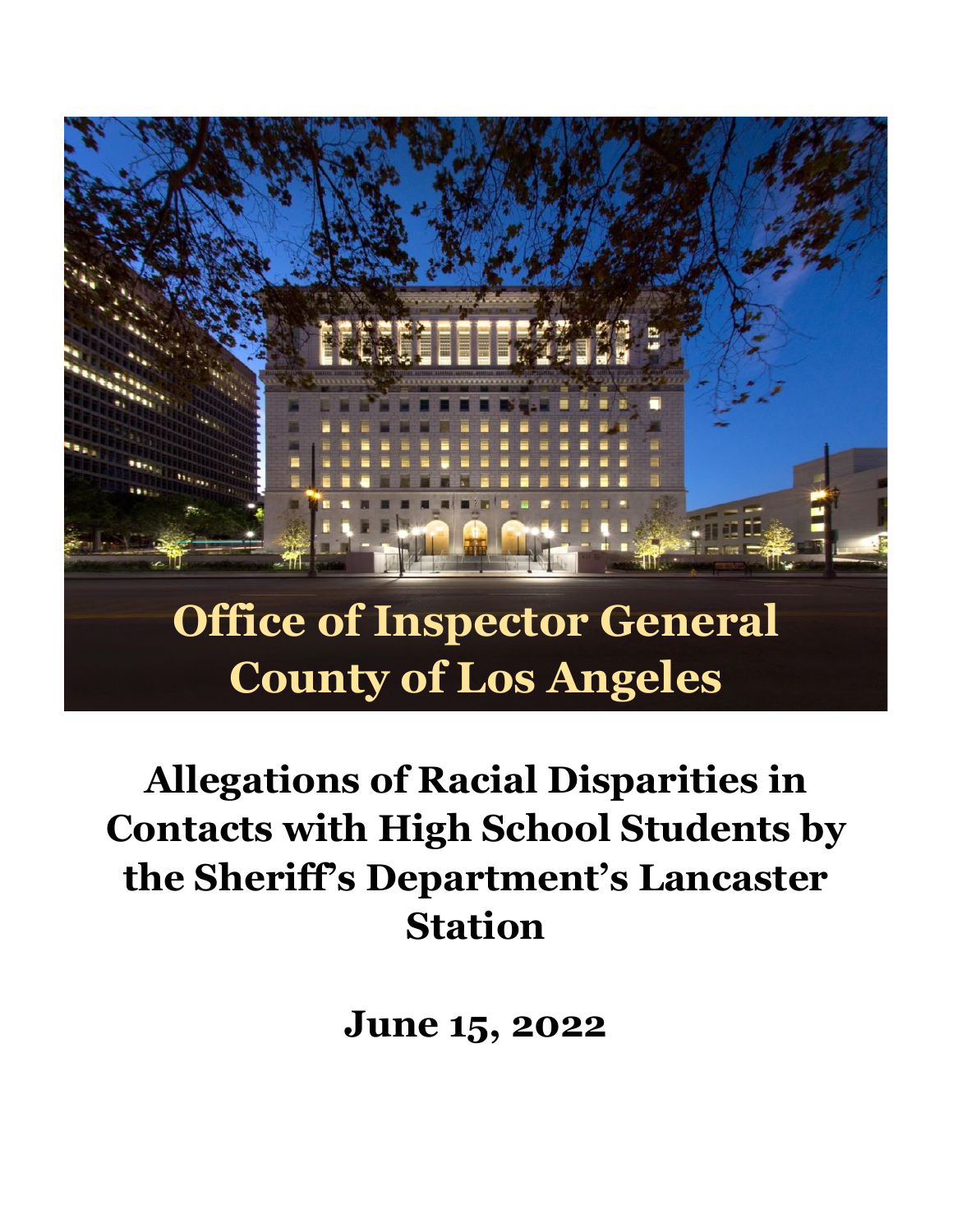# Table of Contents

| A Review of All Deputy Contacts in the City of Lancaster By Race: Black People                                                                                  |
|-----------------------------------------------------------------------------------------------------------------------------------------------------------------|
| Racial Disparities in Backseat Detentions, Firearms Pointed at a Person, and                                                                                    |
| <b>School Contacts By Deputies: Black Students Were Contacted More Than Any</b>                                                                                 |
| School Citations by Race: Black Students Were Cited More Than Any Other Race  9                                                                                 |
| School Arrests by Race: Black Students Were Arrested More Than Any Other Race  9                                                                                |
| Referrals by School Staff: Black Students Were the Subject of Calls for Service More Than                                                                       |
|                                                                                                                                                                 |
|                                                                                                                                                                 |
| Suspensions vs. Percentage of Population: Black Students Were Suspended at<br>Disproportionately Higher Rates Than Their Percentage of the School Population 13 |
| Suspensions Rates by Race: Black Students Were Suspended at Far Higher Rates Than                                                                               |
| Total Expulsions by Race: Black Students Were Expelled at Disproportionately Higher                                                                             |
|                                                                                                                                                                 |
| <b>Identifying Mechanisms for Reform and Recommendations 18</b>                                                                                                 |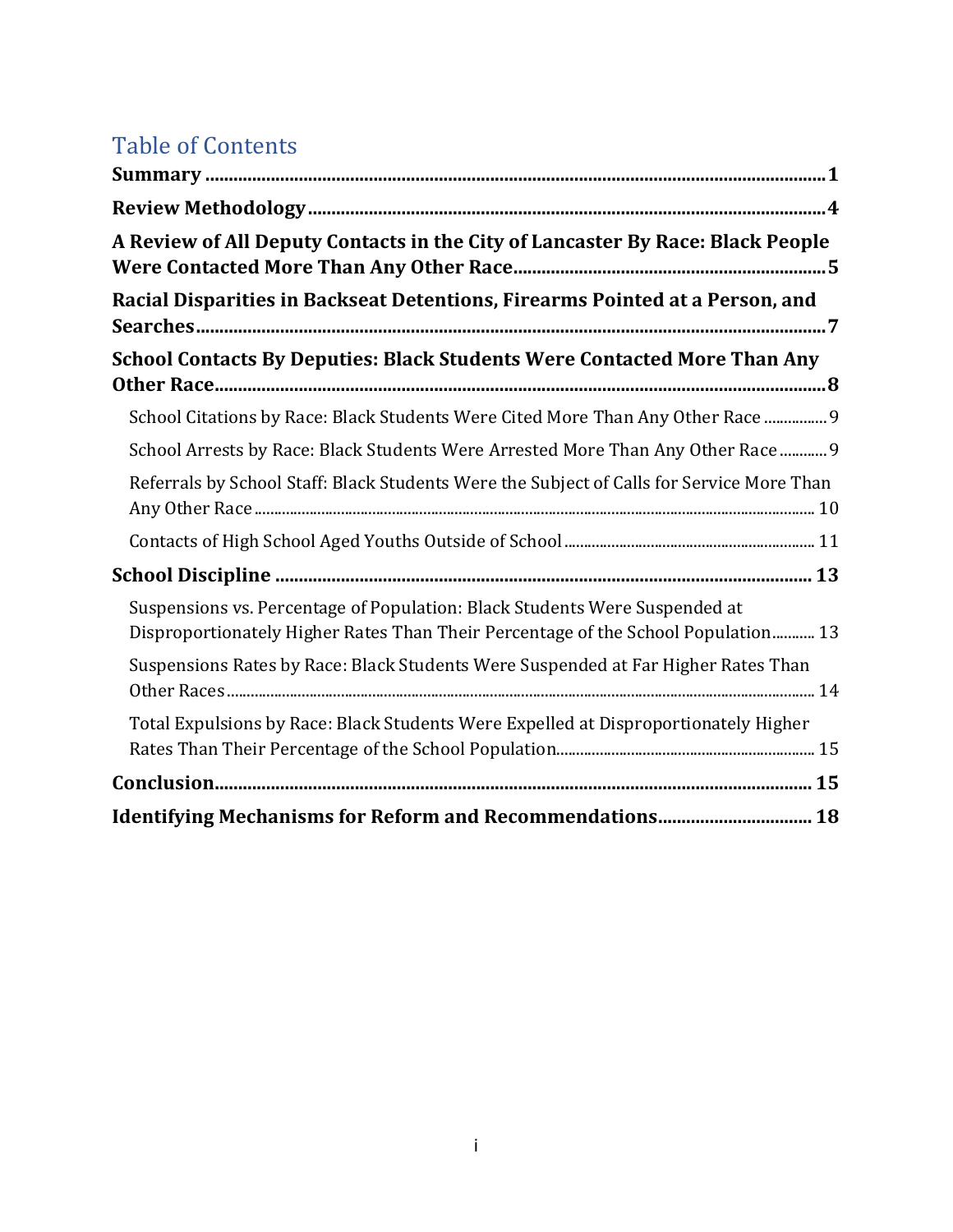#### <span id="page-2-0"></span>**SUMMARY**

On September 16, 2021, the website "LAist" published an online news report regarding a video of a School Resource Deputy at Lancaster High body slamming a Black student, MiKayla Robinson. The article also reported that community groups were advocating for the severing of campus security contracts with the Los Angeles Sheriff's Department (Sheriff's Department). [1](#page-2-1) On September 21, 2021, Office of Inspector General staff met with the Captain of the Lancaster station regarding the use of force on Ms. Robinson and requested the following items:

- the name and identification number of the involved deputy
- the URN number associated with the incident
- the FO number assigned to the force investigation
- the WCSCR number of the service comment report filed regarding the incident<sup>[2](#page-2-2)</sup>
- All videos of the incident, including but not limited to videos from: security camera(s), body-worn camera(s), and/or mobile phone camera(s)

After providing the Sheriff's Department with a draft of this report, on June 10, 2022, nearly nine months after the request, the Sheriff's Department provided the first three items requested. Following additional communications, on June 14, 2022 the Sheriff's Department agreed to provide a copy of the body-worn camera video.<sup>[3](#page-2-3)</sup> Because the information has not been provided, the Office of Inspector General was unable to investigate the reason for the deputy's contact with Ms. Robinson or whether the use of force violates Sheriff's Department's policies or Ms. Robinson's civil rights.

<span id="page-2-1"></span> $1$  Martinez, Lita and Dugdale, Emily Elena, "Video Captured A Deputy Body Slamming A Black Student At Lancaster High. Now Community Groups Want Sheriffs Off Campus," LAist, September 16, 2021.

https://laist.com/news/criminal-justice/video-captured-a-deputy-body-slamming-a-black-student-at-lancasterhigh-now-community-groups-want-sheriffs-off-campus

<span id="page-2-2"></span> $<sup>2</sup>$  URN is the uniform report number assigned to all investigative reports by the Sheriff's Department. Force</sup> investigations are assigned an FO number. Complaints are commendations that are assigned a Watch Commander Service Comment Report number or WCSCR.

<span id="page-2-3"></span><sup>&</sup>lt;sup>3</sup> The Sheriff's Department refused to provide the requested information to the Office of Inspector General on the basis that the force investigation was on-going. Government Code sections 25303 and 25303.7 authorize the Office of Inspector General to request and receive this information. Additionally, the Office of Inspector General ordinance specifically empowers the Office of Inspector General with authority to review "the Department's investigations of force." See LACC6.44.190 (F)(2) a[t https://assets-us-01.kc-usercontent.com/0234f496-d2b7-00b6-](https://assets-us-01.kc-usercontent.com/0234f496-d2b7-00b6-17a4-b43e949b70a2/66746b05-7019-42e0-931e-ad1df5a8cf47/6_44_190_Office_of_Inspector_General%20(2020).pdf) [17a4-b43e949b70a2/66746b05-7019-42e0-931e-](https://assets-us-01.kc-usercontent.com/0234f496-d2b7-00b6-17a4-b43e949b70a2/66746b05-7019-42e0-931e-ad1df5a8cf47/6_44_190_Office_of_Inspector_General%20(2020).pdf)

[ad1df5a8cf47/6\\_44\\_190\\_Office\\_of\\_Inspector\\_General%20\(2020\).pdf.](https://assets-us-01.kc-usercontent.com/0234f496-d2b7-00b6-17a4-b43e949b70a2/66746b05-7019-42e0-931e-ad1df5a8cf47/6_44_190_Office_of_Inspector_General%20(2020).pdf) Requesting to review evidence relating to an ongoing investigation generally does not interfere with the investigation. The Office of Inspector General has requested that the Sheriff's Department provide unfettered viewing access to body-worn camera video; providing a video of one incident does not fulfill the Sheriff's Department obligations under state and county oversight laws cited above.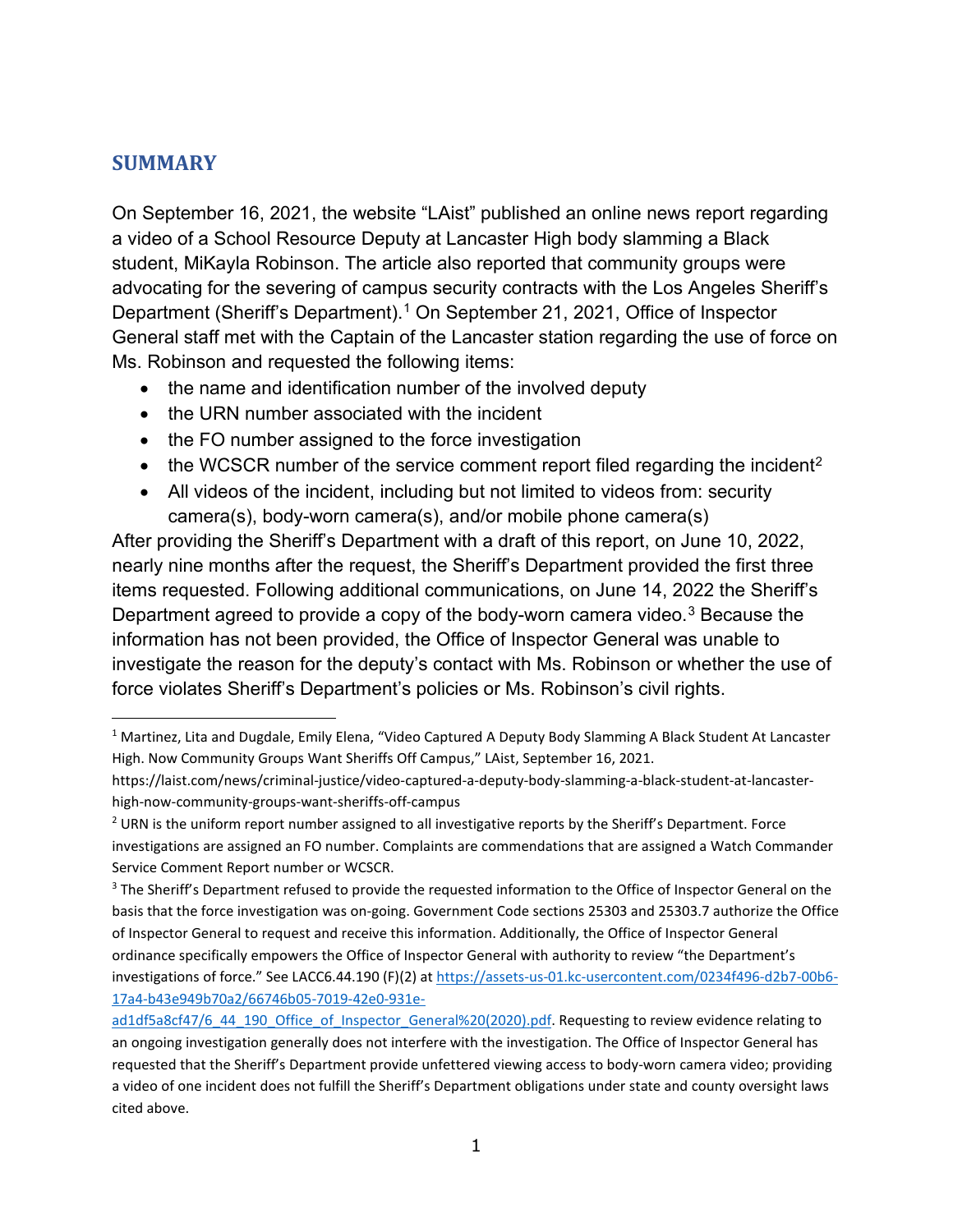On September 29, 2021, the ProPublica[4](#page-3-0) investigative journalism website, in partnership with KPCC/LAist, [5](#page-3-1) published an article entitled: *Racial Justice -- In a California Desert, Sheriff's Deputies Settle Schoolyard Disputes. Black Teens Bear the Brunt*. [6](#page-3-2) The central theme of this article was the alleged disparate treatment of Black students in Lancaster high schools by Sheriff's Department deputies and school administrators. The article highlighted the incident involving 16-year-old MiKayla Robinson, as earlier reported, as an example of the disparate treatment of Black students.[7](#page-3-3) The ProPublica article alleges that Black high school students in Lancaster were disproportionately contacted by Sheriff's deputies and disproportionately punished for school discipline issues.

The ProPublica article found that Black teenagers accounted for 60 percent of Sheriff's deputy contacts in Lancaster high schools, although they were only about 20 percent of the enrollment in those schools.<sup>[8](#page-3-4)</sup> According to the ProPublica and KPCC/LAist analysis of Sheriff's Department data, Black teenagers at several Lancaster high schools were stopped by Sheriff's deputies up to four times more than would be expected based on their percentage of the population in those schools. The ProPublica article also cited disciplinary data that purportedly showed that Black students were suspended three times more than White students.

The ProPublica article based its findings on publicly available data which was downloaded from the Sheriff's Automated Contact Reporting System (SACR). [9](#page-3-5) The SACR system was designed to comply with the data tracking mandates of the Racial

[https://www.propublica.org/article/in-a-california-desert-sheriffs-deputies-settle-schoolyard-disputes-black-teens](https://www.propublica.org/article/in-a-california-desert-sheriffs-deputies-settle-schoolyard-disputes-black-teens-bear-the-brunt)[bear-the-brunt.](https://www.propublica.org/article/in-a-california-desert-sheriffs-deputies-settle-schoolyard-disputes-black-teens-bear-the-brunt)

<span id="page-3-0"></span><sup>&</sup>lt;sup>4</sup> ProPublica is an independent nonprofit organization that produces investigative journalism that focuses on abuses of power and betrayals of public trust. See [https://www.propublica.org/about/.](https://www.propublica.org/about/) 

<span id="page-3-1"></span><sup>5</sup> KPCC is part of Southern California Public Radio (SCPR). SCPR is a member-supported public media network that operates across the region, reaching from Santa Barbara down to Los Angeles and Orange Counties, and out to Riverside and the Coachella Valley. SCPR includes KPCC, LAist, and LAist Studios. SCPR's mission is to strengthen the civic and cultural bonds that unite Southern California's diverse communities by providing the highest quality news and information across multiple platforms. See, [https://www.kpcc.org/about-kpcc.](https://www.kpcc.org/about-kpcc)

<span id="page-3-2"></span><sup>6</sup> *Racial Justice: In a California Desert, Sheriff's Deputies Settle Schoolyard Disputes. Black Teens Bear the Brunt*, by Emily Elena Dugdale, KPCC/LAist, and Irena Hwang, ProPublica, Sept. 29, 2021 at

<span id="page-3-3"></span><sup>&</sup>lt;sup>7</sup> Ibid. See also, "Video shows deputy slam Lancaster student to the ground at school," Los Angeles Times, October 8, 2021, https://www.latimes.com/california/story/2021-10-08/sheriffs-deputy-body-slam-antelope-valley-teen.

<span id="page-3-4"></span><sup>8</sup> The ProPublica analysis focused on six Antelope Valley high schools: Antelope Valley High, Desert Winds Continuation High, Eastside High, Lancaster High, Quartz Hill High and Phoenix High Community Day. Their analysis was further filtered to only include those contacts where the basis for the contact was listed as "reasonable suspicion that the person was engaged in criminal activity".

<span id="page-3-5"></span><sup>9</sup> See, Sheriff's Automated Contact Reporting website at [https://lasd.org/SACR\\_opendata.html.](https://lasd.org/SACR_opendata.html)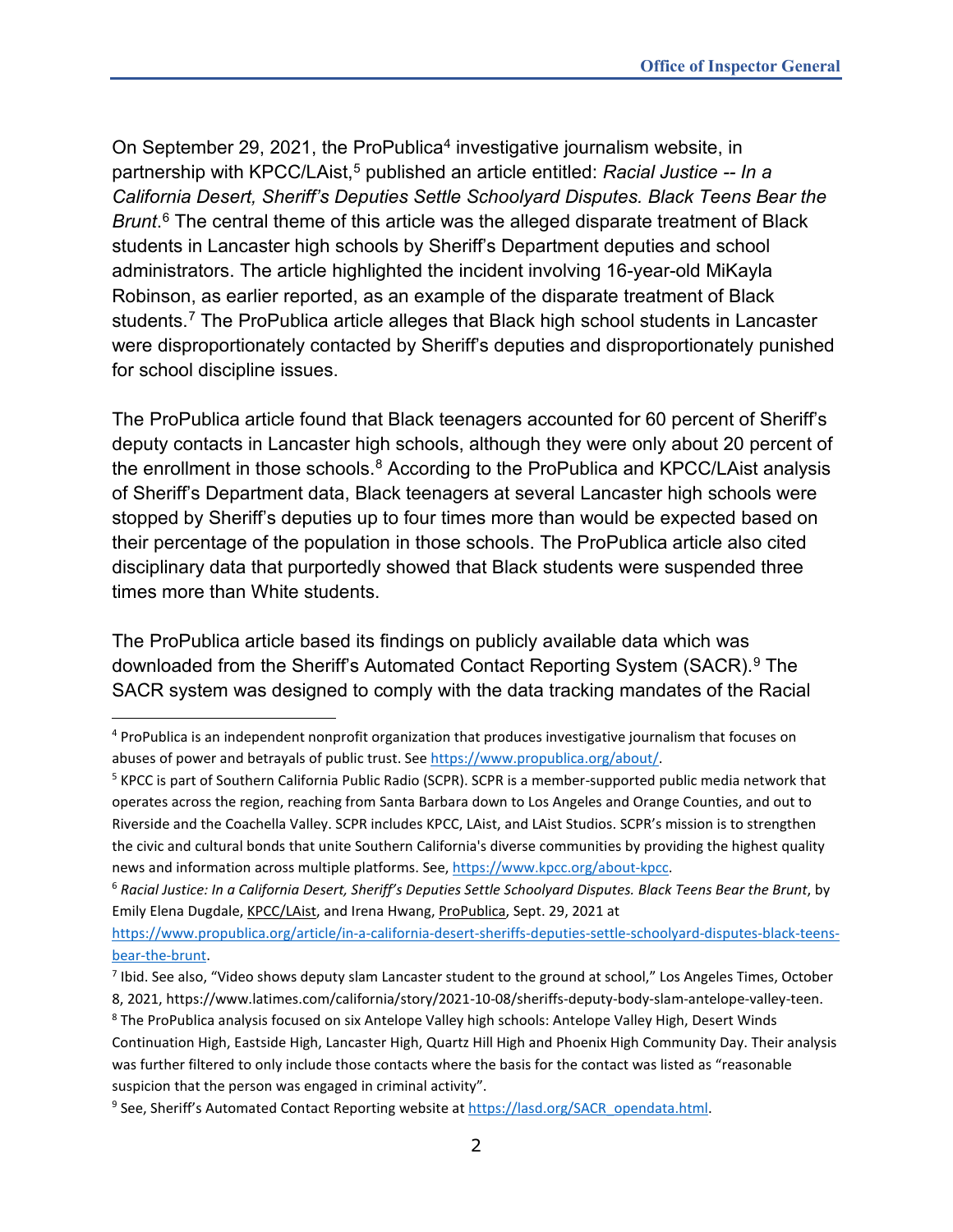and Identity Profiling Act of 2015.<sup>[10](#page-4-0)</sup> SACR data is accessed through the Sheriff's Department "Open Data Portal" website.<sup>[11](#page-4-1)</sup> The SACR system contains information about deputy contacts with civilians such as the perceived race of an individual, location of contact, outcome of the contact, whether the contact involved a student, as well as other information.

The SACR system is inaccurate and significantly underreports significant data. The Office of Inspector General reviewed the accuracy of the SACR system in a separate report and found that it underreported at least 50,731 observation-based stops and at least 71,462 arrests over a one-year period between 2018 and 2019. The Office of Inspector General also found significant accuracy issues in SACR system totals relating to backseat detentions, consent searches, and reasonable suspicion stops.<sup>12</sup> As a result, any finding based upon this review of SACR data likely **understates** the issues identified in this report, particularly those relating to racial disparities. $^{\rm 13}$  $^{\rm 13}$  $^{\rm 13}$ 

In response to the ProPublica article, the Office of Inspector General conducted an independent review of the disparate treatment cited by ProPublica's reporting. This report does not seek to replicate the ProPublica analysis. Rather, the Office of Inspector General conducted an independent review of publicly available information to determine whether the statistical issues highlighted in the ProPublica article could be independently corroborated. Our analysis of data from the 2019-2020 school year indicates that Black students in high schools patrolled by Lancaster Station deputies were contacted by law enforcement, issued citations, subjected to arrest, suspended, and expelled at disproportionately higher rates than other racial groups.

In addition to refusing to provide body camera footage pursuant to Government Code section 25303 and 25303.7, the Los Angeles Sheriff's Department denied the validity of

<span id="page-4-0"></span><sup>&</sup>lt;sup>10</sup> See, Assembly Bill 953: The Racial and Identity Profiling Act of 2015 (2015) at

[https://leginfo.legislature.ca.gov/faces/billTextClient.xhtml?bill\\_id=201520160AB953](https://leginfo.legislature.ca.gov/faces/billTextClient.xhtml?bill_id=201520160AB953) (Accessed December 28, 2021). RIPA adds sections relating to data collection and racial profiling training to Government Code section 12525.5 and Penal Code sections 13012 and 13519.4. RIPA required the Los Angeles County Sheriff's Department to begin reporting data by April 1, 2019. California Government Code section 12525.5(a)(2).  $11$  Ibid.

<span id="page-4-2"></span><span id="page-4-1"></span><sup>12</sup> See, Office of Inspector General's report titled, *The Sheriff's Department's Underreporting of Civilian Stop Data to the California Attorney General*, June 10, 2022. [https://assets-us-01.kc-usercontent.com/0234f496-d2b7-00b6-](https://assets-us-01.kc-usercontent.com/0234f496-d2b7-00b6-17a4-b43e949b70a2/ee467145-85c7-450c-a739-93e1f1d79f78/The%20Sheriff%E2%80%99s%20Department%E2%80%99s%20Underreporting%20of%20Civilian%20Stop%20Data%20to%20the%20California%20Attorney%20General.pdf) [17a4-b43e949b70a2/ee467145-85c7-450c-a739-](https://assets-us-01.kc-usercontent.com/0234f496-d2b7-00b6-17a4-b43e949b70a2/ee467145-85c7-450c-a739-93e1f1d79f78/The%20Sheriff%E2%80%99s%20Department%E2%80%99s%20Underreporting%20of%20Civilian%20Stop%20Data%20to%20the%20California%20Attorney%20General.pdf)

[<sup>93</sup>e1f1d79f78/The%20Sheriff%E2%80%99s%20Department%E2%80%99s%20Underreporting%20of%20Civilian%20](https://assets-us-01.kc-usercontent.com/0234f496-d2b7-00b6-17a4-b43e949b70a2/ee467145-85c7-450c-a739-93e1f1d79f78/The%20Sheriff%E2%80%99s%20Department%E2%80%99s%20Underreporting%20of%20Civilian%20Stop%20Data%20to%20the%20California%20Attorney%20General.pdf) [Stop%20Data%20to%20the%20California%20Attorney%20General.pdf.](https://assets-us-01.kc-usercontent.com/0234f496-d2b7-00b6-17a4-b43e949b70a2/ee467145-85c7-450c-a739-93e1f1d79f78/The%20Sheriff%E2%80%99s%20Department%E2%80%99s%20Underreporting%20of%20Civilian%20Stop%20Data%20to%20the%20California%20Attorney%20General.pdf)

<span id="page-4-3"></span><sup>&</sup>lt;sup>13</sup> The Office of Inspector General found indications that underreporting may have occurred during the period of our analysis as evidenced by the ProPublica article which reported that for the 2019-2020 school year, Lancaster deputies responded to more than 500 calls from administrators to "document or investigate criminal-related incidents" of which two-thirds involved Black students. For the same time-period, Office of Inspector General identified only 422 SACR system contacts by Lancaster deputies as being made in a K-12 school.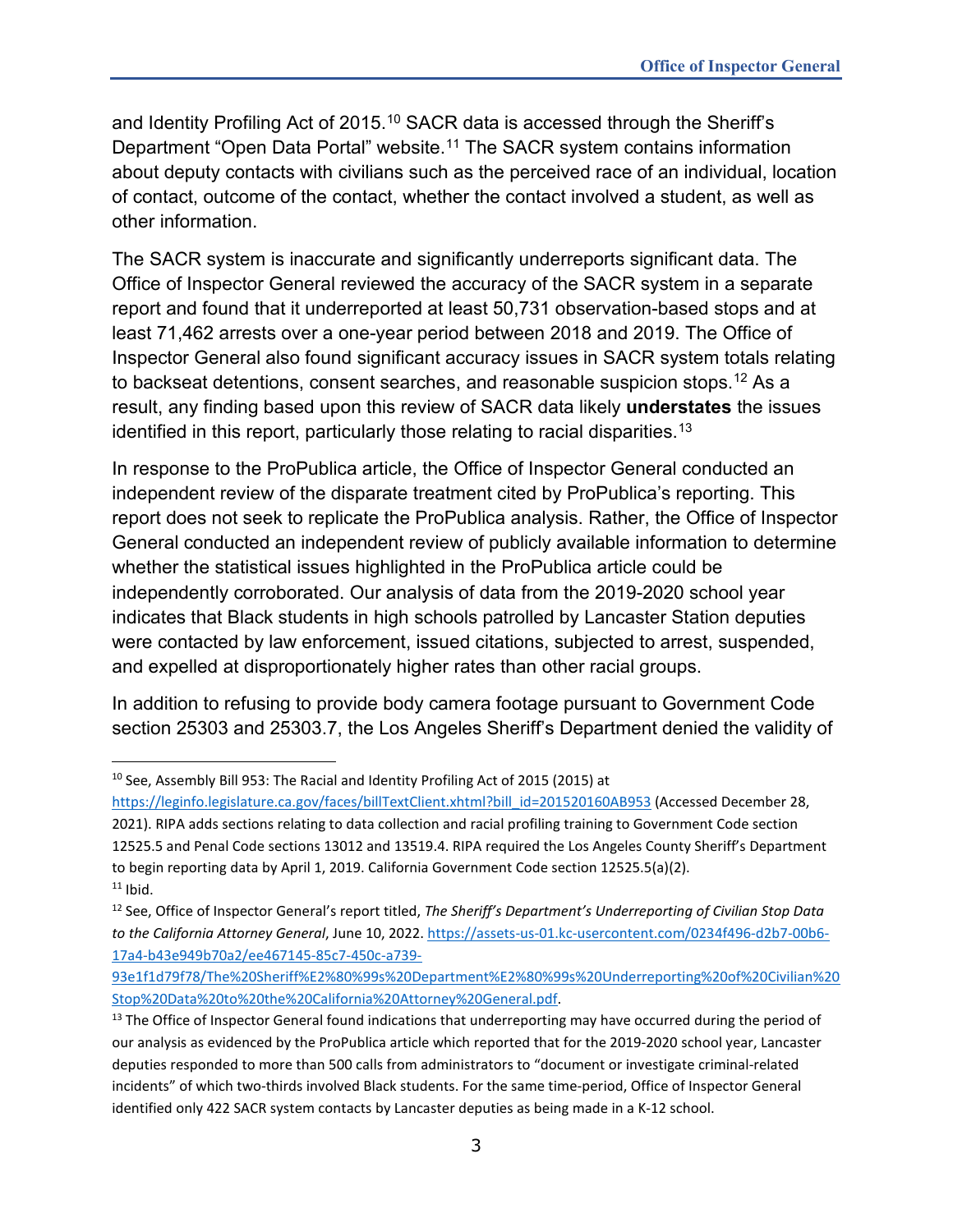ProPublica's analysis but has failed to provide any support for its claims. Office of Inspector General staff repeatedly arranged meetings with assigned members of the Sheriff's Department that were either canceled or used for the purpose of obtaining work papers from OIG rather than providing any analysis. The Sheriff's Department ultimately agreed to provide its analysis after review of OIG work papers. Although OIG provided its papers, the Sheriff's Department failed to provide its analysis by January of this year as agreed and still has not done so.

The practice of making public denials without factual support is fundamentally inconsistent with California law controlling the conduct of law enforcement officers.<sup>[14](#page-5-1)</sup> The ProPublica analysis appears fundamentally correct. The Sheriff's Department claims to the contrary appear to be unsupported.

## <span id="page-5-0"></span>**REVIEW METHODOLOGY**

To conduct this review, the Office of Inspector General analyzed three sets of data: (1) the Sheriff's Automated Contact Reporting system (SACR); (2) discipline and demographic data for selected high schools in the Antelope Valley reported to the California State Department of Education; and (3) demographic information from the United States Census Bureau for the City of Lancaster.

The Office of Inspector General analyzed 16,929 individual contacts<sup>[15](#page-5-2)</sup> by Lancaster Station deputies that were entered into the SACR system during the 2019-2020 school year. [16](#page-5-3) Although the SACR system contained a data field to capture contacts that occurred at a school, we found that this data field was not consistently completed. As a result, we determined the number of high school contacts by filtering for the location of the contacts (block number and street name of a high school), the age of the persons being contacted (14-18 years), and the time of the contact (during school hours). This yielded a data set of contacts conducted by both School Resource Deputies and patrol

<span id="page-5-1"></span><sup>&</sup>lt;sup>14</sup> See, e.g., California Penal Code section  $13510.8(b)(1)$ ,  $(5)$ ,  $(8)$ .

<span id="page-5-3"></span><span id="page-5-2"></span> $15$  For this report, a deputy contact is defined as an incident such as a pedestrian, bicycle, or vehicle stop or a call for service which resulted in a detention, search or arrest. See, *Los Angeles County Sheriff's Department Field Operations Directive* 18-004. A detention is defined as a seizure of a person by an officer that results from physical restraint, unequivocal verbal commands, or words or conduct by an officer that would result in a reasonable person believing that he or she is not free to leave or otherwise disregard the officer. 11 CCR 999.224(a)(7). <sup>16</sup> Office of Inspector General selected data corresponding with the 2019-2020 school year of the Antelope Valley Union High School District, which covered the period of July 1, 2019, through June 30, 2020, because this time period represented the most recent complete data range available in both the SACR and California Department of Education data sets.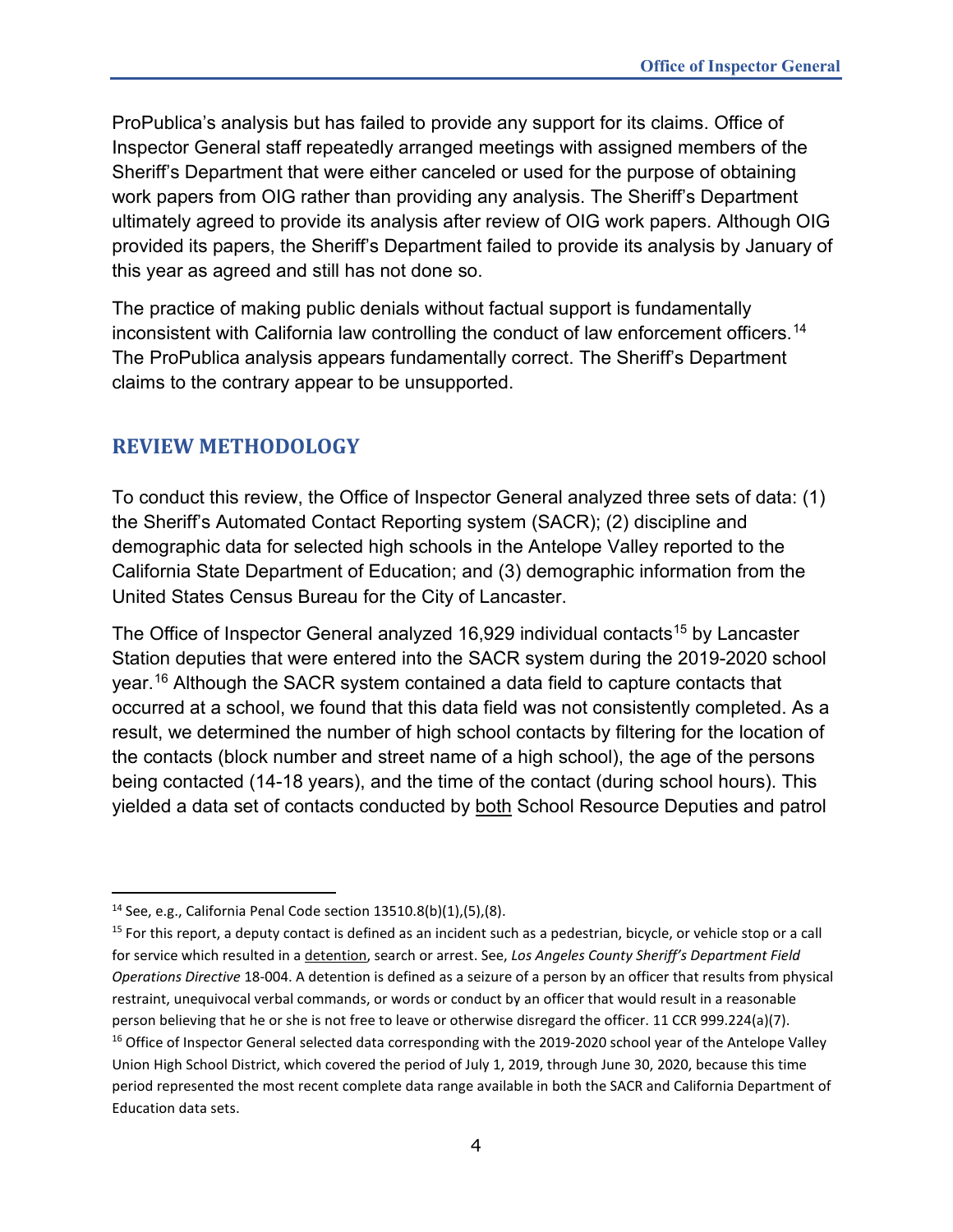deputies from the Lancaster Station<sup>[17](#page-6-1)</sup> at a block and street location of a high school, involving a person of high school age, during school hours. The Office of Inspector General identified 359<sup>[18](#page-6-2)</sup> such contacts which were conducted at or around eleven high schools<sup>[19](#page-6-3)</sup> in the Antelope Valley patrolled by Lancaster Station deputies.

The second data set used in our review contained discipline and demographic statistics reported by the Antelope Valley Union High School District to the California State Department of Education (CDE) for the 2019-2020 school year. [20](#page-6-4) The Office of Inspector General obtained this data from the CDE's Data Quest website.[21](#page-6-5) Information from this website included racial demographics of students, suspension statistics, and expulsion statistics for each of the schools that we analyzed.

Lastly, we accessed information from the United States Census Bureau<sup>22</sup> to obtain the latest (2020) overall racial demographics for the City of Lancaster.

# <span id="page-6-0"></span>**A REVIEW OF ALL DEPUTY CONTACTS IN THE CITY OF LANCASTER BY RACE: BLACK PEOPLE WERE CONTACTED MORE THAN ANY OTHER RACE**

To establish a baseline for Lancaster Station deputy contacts with the public, the Office of Inspector General reviewed all contacts (adult and juvenile) by Lancaster Station deputies and categorized them by the race of the person contacted and compared this to the racial demographics for City of Lancaster reported by the United States Census Bureau. "Figure 1" below shows the distribution of those contacts by race.

<span id="page-6-1"></span><sup>&</sup>lt;sup>17</sup> Publicly available data from the SACR system does not differentiate between School Resource Deputies assigned to a particular high school and patrol deputies policing the area in which a high school is located. Therefore, the Office of Inspector General cannot limit this analysis to contacts conducted only by School Resources Deputies. <sup>18</sup> These contacts consisted of those where the deputies indicated that the reason for the contact was due to a

<span id="page-6-2"></span><sup>&</sup>quot;reasonable suspicion that the person was engaged in criminal activity." These are the same types of contacts that were analyzed in the ProPublica article.

<span id="page-6-3"></span><sup>&</sup>lt;sup>19</sup> Antelope Valley High, Eastside High, Highland High, Lancaster High, Littlerock High, Palmdale High, Quartz Hills High, William J. (Pete) Knight High; Desert Winds Continuation High, Phoenix High Community Day and R. Rex Parris High. Patrol deputies and School Resource Deputies from the Lancaster Station provided police services to these eleven high schools.

<span id="page-6-4"></span><sup>&</sup>lt;sup>20</sup> Please note that the Covid-19 pandemic affected this data since the Antelope Valley Union High School District transitioned all students to remote learning in March of 2020 which resulted in a corresponding decrease in the frequency of school contacts.

<span id="page-6-5"></span><sup>21</sup> See, [https://dq.cde.ca.gov/dataquest/.](https://dq.cde.ca.gov/dataquest/)

<span id="page-6-6"></span><sup>22</sup> See, [https://data.census.gov/cedsci/table?q=lancaster,%20california&tid=DECENNIALPL2020.](https://data.census.gov/cedsci/table?q=lancaster,%20california&tid=DECENNIALPL2020) p2.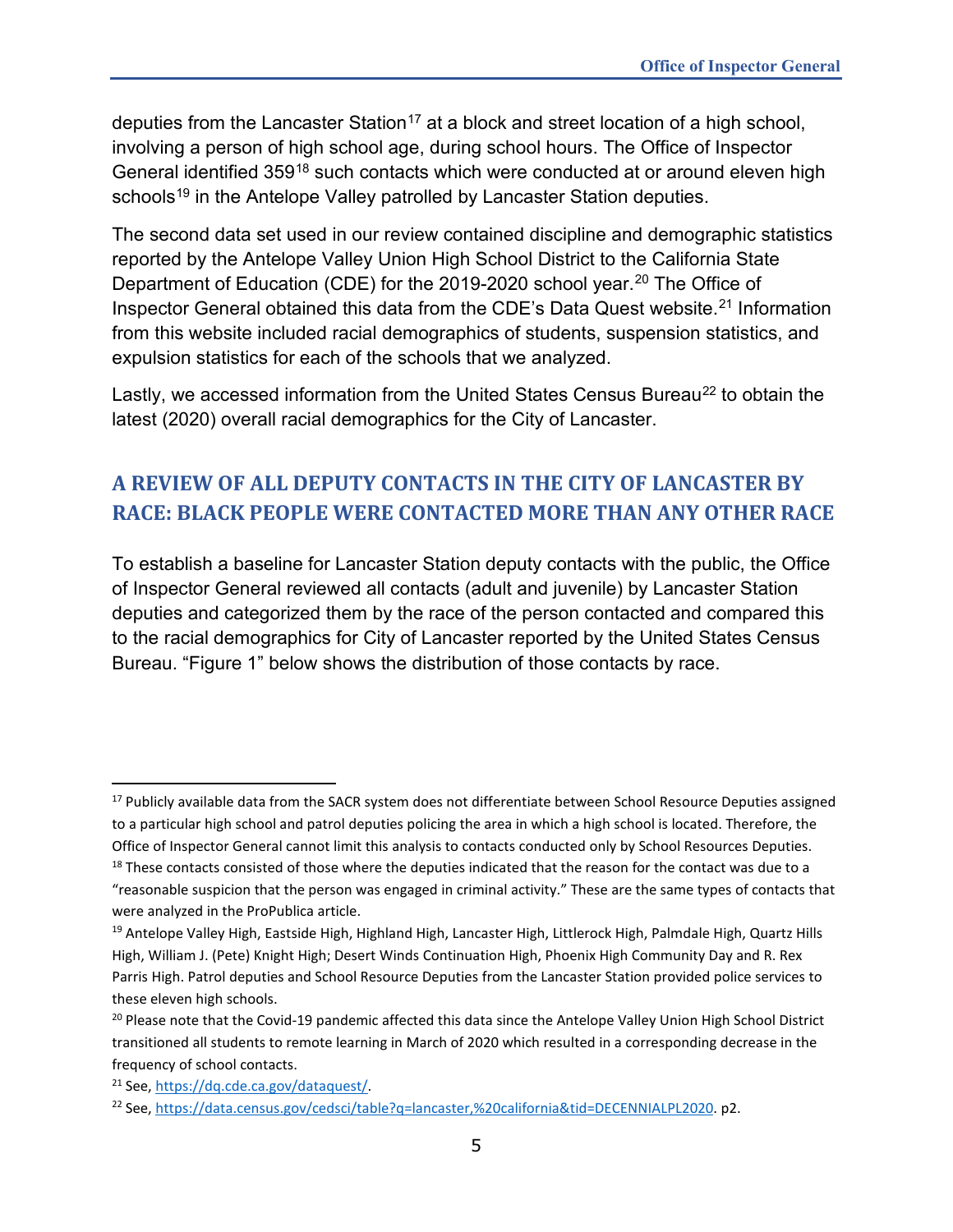

For the period under review, there were a total of 16,929 civilian contacts by Lancaster Station deputies<sup>23</sup>. Black people were the only racial group that was disproportionately contacted more than their respective percentage of the population. Black people accounted for 43.4 percent of all contacts while making up only 20.5 percent of the population of Lancaster. The percentage of overall contacts for Whites and Hispanics were less than their respective population percentages at 21.6 percent (24.4% population) and 31.2 percent (45.1% population).

Based on this review, Black people appear to have been disproportionately contacted by Lancaster Station deputies when compared to their percentage of the population of the City of Lancaster. It must be stressed that the number of contacts of Black people alone does not necessarily indicate racial bias as other factors could account for the observed disparity in this data set. However, when taken together with other observed disparities in factors that occurred during a deputy contact, the disproportionate contact numbers may be viewed with a greater degree of concern.

<span id="page-7-0"></span> $23$  These civilian contacts include those contacts within the City of Lancaster and in the unincorporated county areas served by the Lancaster station. The United States Census Bureau data does not include racial demographic data for the particular unincorporated areas served by the Lancaster station. The Office of Inspector General's analysis assumes that the racial demographics in the surrounding unincorporated areas is the same or similar to the racial demographics in the City of Lancaster. No contrary data has been provided by the Sheriff's Department in response to receiving a draft of this report.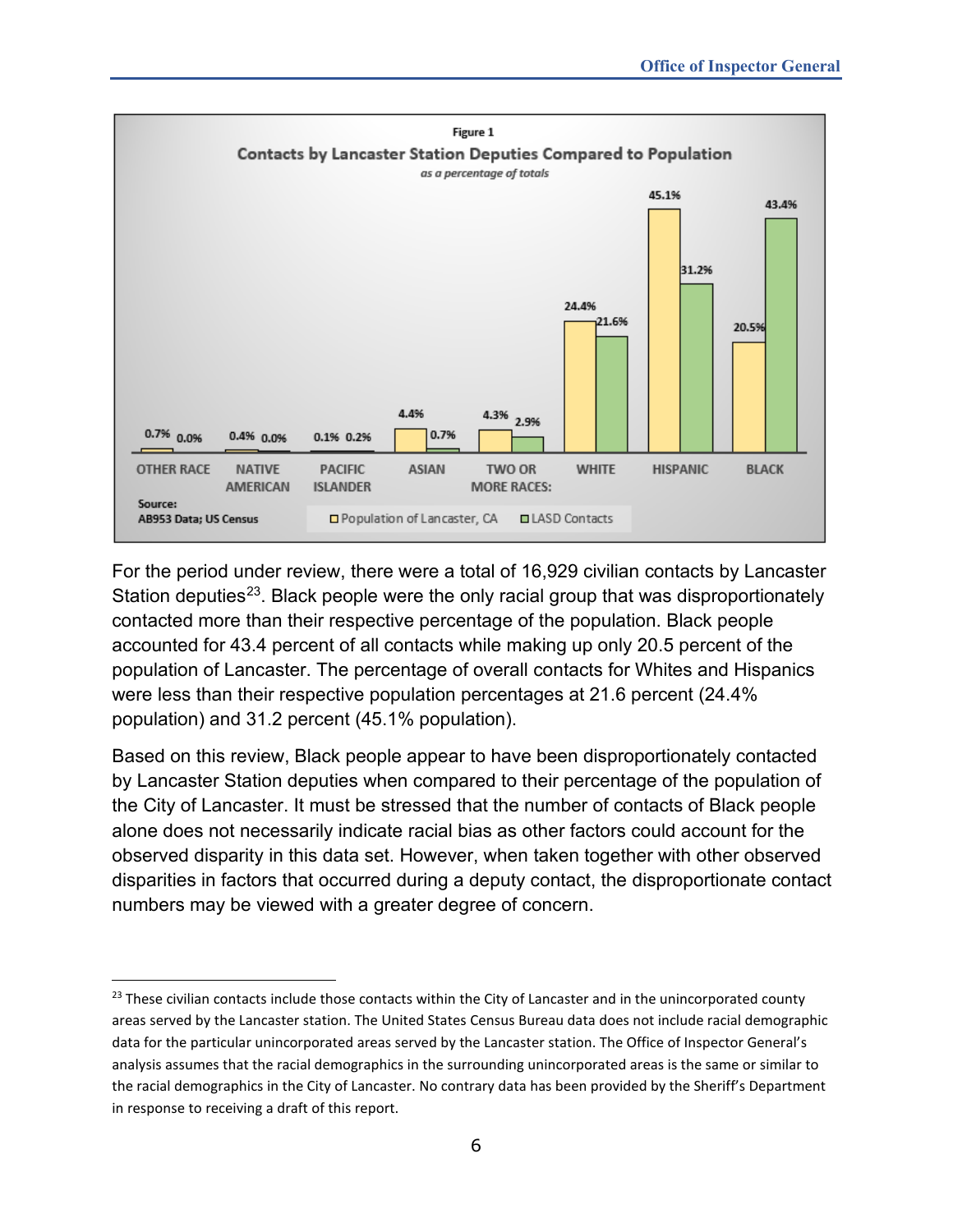# <span id="page-8-0"></span>**RACIAL DISPARITIES IN BACKSEAT DETENTIONS, FIREARMS POINTED AT A PERSON, AND SEARCHES**

The Office of Inspector General identified additional racial disparities in circumstances that occurred during deputy contacts, such as: backseat detentions, firearms pointed at a person, and persons being searched. Black people were subject to these additional circumstances at significantly higher rates than other races.

| Table 1.-Factors Occurring During Deputy Contact <sup>24</sup> |               |              |                 |       |                   |  |
|----------------------------------------------------------------|---------------|--------------|-----------------|-------|-------------------|--|
| <b>Factor</b>                                                  | # of Contacts | <b>Black</b> | <b>Hispanic</b> | White | <b>All Others</b> |  |
| <b>Backseat Detention</b>                                      | 1698          | 50.5%        | 26.0%           | 21.3% | 2.2%              |  |
| Firearm Pointed at Person                                      | 144           | 54.2%        | 20.8%           | 24.3% | 0.7%              |  |
| Non-Moving Traffic Violations <sup>25</sup>                    | 6805          | 46.8%        | 29.3%           | 20.5% | 3.5%              |  |
| Search of Person Conducted                                     | 4859          | 48.1%        | 27.5%           | 20.7% | 3.7%              |  |

With respect to contacts involving backseat detentions, firearms pointed at people, non-moving traffic violations,<sup>[26](#page-8-3)</sup> and searches of a person, Black people were disproportionately subject to these circumstances at rates that both exceeded their percentage of the population of Lancaster (20.5%) as well as their share of overall contacts by deputies (43.4%).

The data indicates that Black people were placed in the backseat of a patrol vehicle, stopped for non-moving violations, had a firearm pointed at them, and searched at disproportionately higher rates than any other race group.

<span id="page-8-1"></span><sup>&</sup>lt;sup>24</sup> The data set forth in this table lists only Blacks, Hispanics and Whites because these contacts accounted for over 96 percent of all stops conducted for the period under analysis. Contacts for all other groups are combined in the "All Others" column.

<span id="page-8-2"></span><sup>&</sup>lt;sup>25</sup> Non-moving violations include equipment violations.

<span id="page-8-3"></span> $26$  The observed disparity in non-moving violations (traffic stops for equipment citations such as a broken taillight may be significant because such violations have been used as "pre-textual" stops by law enforcement. A "pretextual" stop is a stop in which the officer detains a person for a minor crime (i.e., traffic offense) because the officer suspects the person of involvement in a more significant crime (i.e., drug possession). See, Whren v. U.S.(1996) 517 U.S. 806).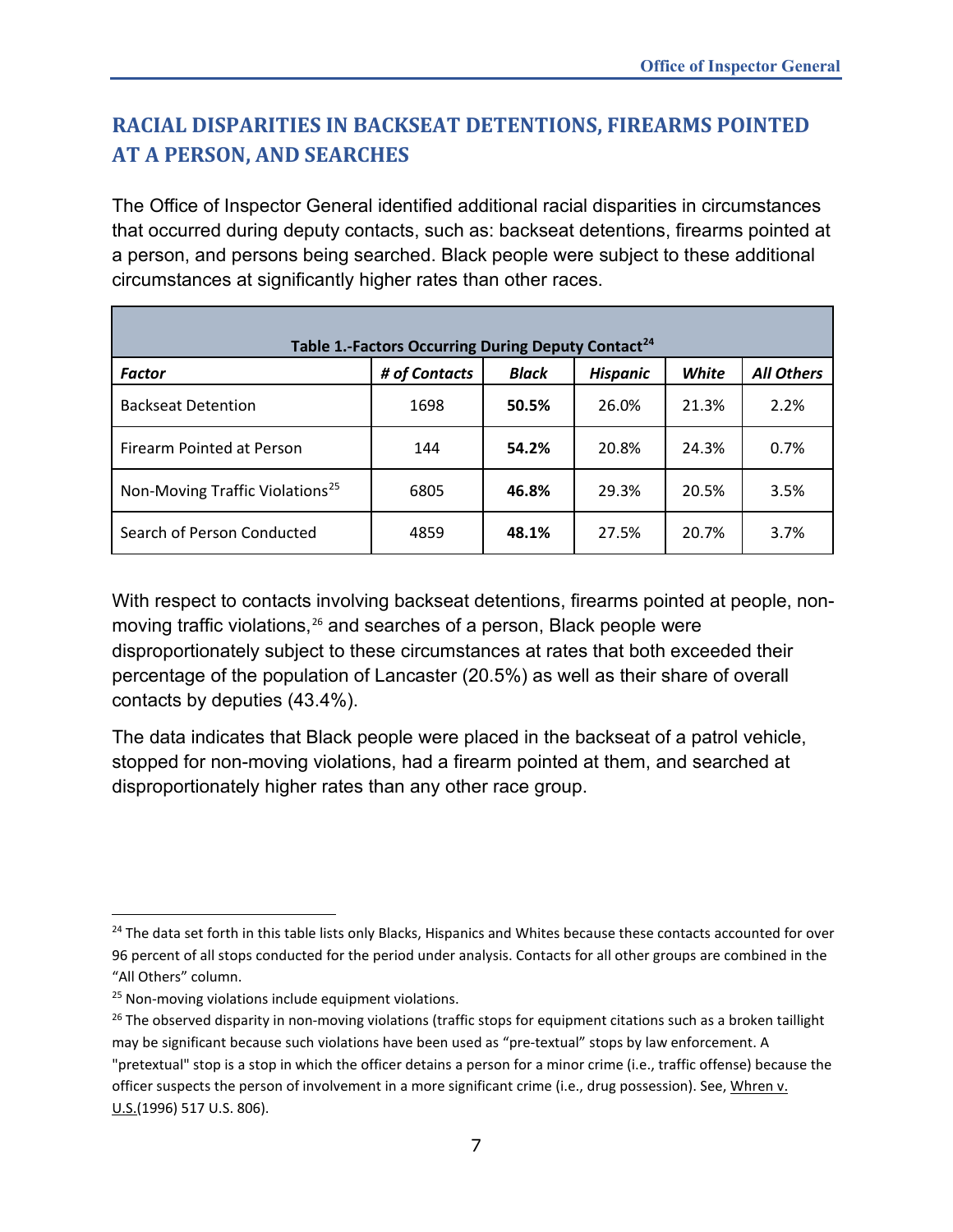# <span id="page-9-0"></span>**SCHOOL CONTACTS BY DEPUTIES: BLACK STUDENTS WERE CONTACTED MORE THAN ANY OTHER RACE**

According to the ProPublica article, Black teenagers accounted for 60 percent of the deputy contacts on high school campuses while making up only 20 percent of the school population and nearly two-thirds of the citations issued by deputies were issued to Black students. Our analysis found disparities consistent with the findings of the ProPublica article. "Figure 2" below shows a comparison between the percentage of the overall high school population for each racial group<sup>[27](#page-9-1)</sup> compared to their percentage of the contacts with Lancaster Station deputies:



<span id="page-9-1"></span><sup>&</sup>lt;sup>27</sup> Note the designation of "2 or More Races" means that the person stopped was perceived to be of two or more racial groups. When unsure, deputies may identify all racial groups to which a person may belong.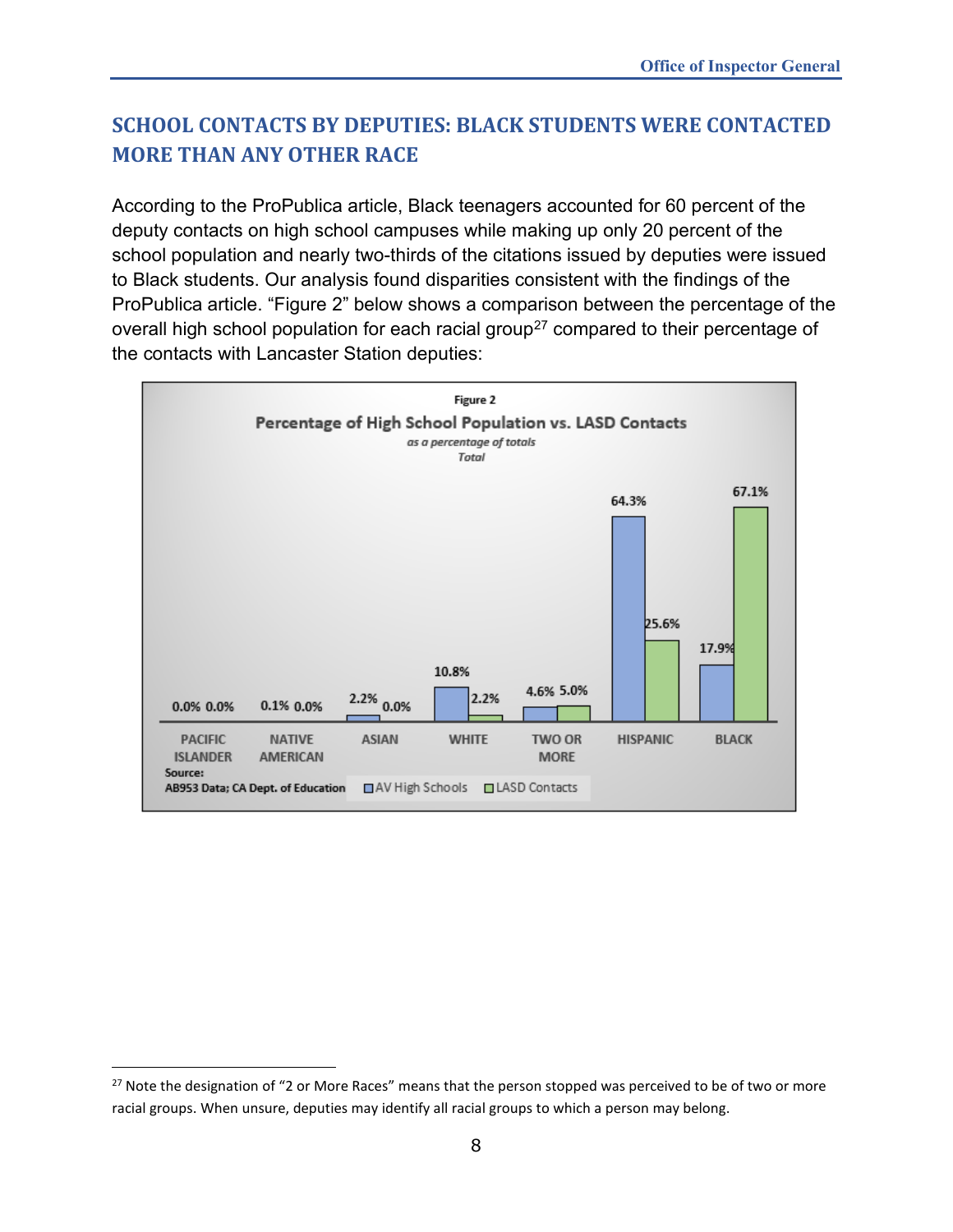For the 2019-2020 school year, the Office of Inspector General identified 359 contacts on high school aged people by Lancaster Station deputies at or around high school locations.[28](#page-10-2) Black students accounted for 67.1 percent of the contacts made by Lancaster Station deputies but made up only 17.9 percent of total school enrollment. Whereas Hispanic students accounted for only 25.6 percent deputy contacts, but they comprised 64.4 percent of total student enrollment. White students made up 2.2 percent of deputy contacts, while accounting for 10.8 percent of total enrollment.

The Office of Inspector General's review found that Black students experienced a disproportionately higher number of contacts with deputies than any other racial group. This finding is consistent with the assertions in the ProPublica article.

#### <span id="page-10-0"></span>School Citations by Race: Black Students Were Cited More Than Any Other Race

The Office of Inspector General's analysis of the results of deputy contacts showed that out of the 359 contacts, 282 (78.5%) resulted in the issuance of a citation to the student. Of the 282 citations issued, Black students were issued 69.8 percent of the citations. Hispanics were issued 24.8 percent of the citations and Whites were issues only 2.1 percent of the citations.

Black students contacted by deputies were issued citations at a higher rate than any other race. This finding is consistent with the assertions in the ProPublica article.

#### <span id="page-10-1"></span>School Arrests by Race: Black Students Were Arrested More Than Any Other Race

Lastly, 67 (18.6%) of the 359 contacts resulted in an arrest of the student. Black students made up 59.7 percent of the arrests, while Hispanics made up 23.8 percent, and Whites made up only 2.9 percent.

Black students contacted by LASD deputies were arrested at a higher rate than any other racial group. This finding is consistent with the assertions in the ProPublica article.

<span id="page-10-2"></span><sup>&</sup>lt;sup>28</sup> For this report, a deputy contact is defined as an incident such as a pedestrian, bicycle, or vehicle stop or a call for service which resulted in a detention, search or arrest. See, Los Angeles County Sheriff's Department Field Operations Directive 18-004. A detention is defined as a seizure of a person by an officer that results from physical restraint, unequivocal verbal commands, or words or conduct by an officer that would result in a reasonable person believing that he or she is not free to leave or otherwise disregard the officer. 11 CCR 999.224(a)(7). A student may be stopped by non-law enforcement personnel, but if an officer arrives after the stop and interacts with the student by or words or conduct that would result in a reasonable person believing that he or she is not free to leave, the officer continues the detention and must make a SACR system entry.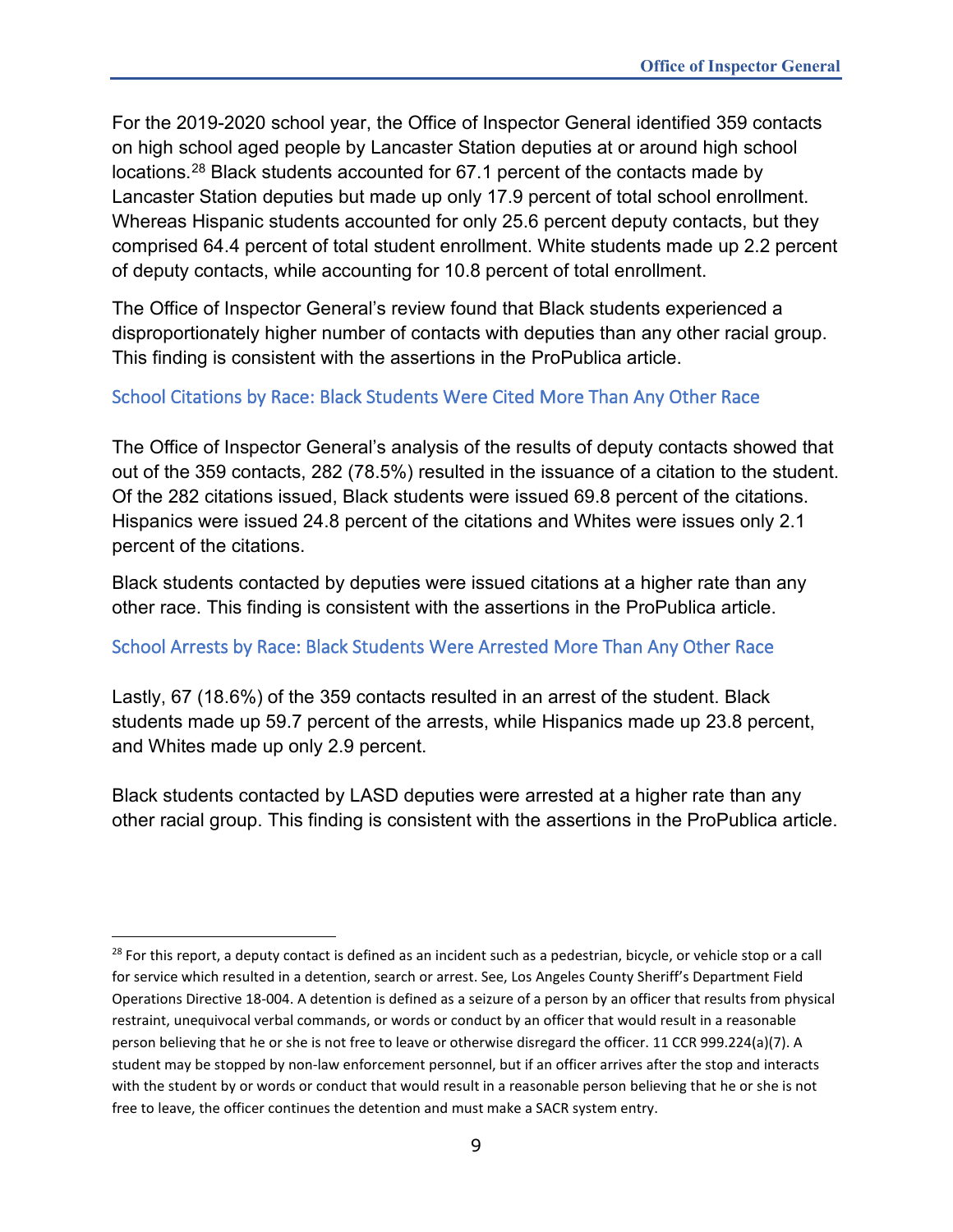<span id="page-11-0"></span>Referrals by School Staff: Black Students Were the Subject of Calls for Service More Than Any Other Race

The ProPublica article quoted a Sheriff's Department representative who stated that the "vast majority" of deputy contacts on high school campuses were based on referrals from school staff and administrators and not self-initiated by the deputies. However, the Office of Inspector General found that the majority of school contacts were self-initiated by deputies<sup>29</sup>. "Figure 3" sets forth high school contacts with students categorized by how the contacts were initiated – a call for service by a third-party or self-initiated by a deputy.

<span id="page-11-1"></span> $29$  In response to receiving a draft of this report, the Sheriff's Department disputes that most contacts were selfinitiated and asserts that many of the contacts the Office of Inspector General labeled as such were referrals from school officials. The Office of Inspector General's analysis of the Department's own data as reported in the SACR system shows that the majority of the contacts were not coded as calls for service. The Sheriff's Department contends that referrals from school officials are not a call for service unless the call is routed through its central dispatch. California Code of Regulations Title 11 section 999.226 states that the data element "Stop Made in Response to a Call for Service," should be selected "if the stop was made in response to a call for service, radio call, or dispatch." An informal response by the California Department of Justice to an inquiry made by the Office of Inspector General regarding selection of this data element opined that responding to a radio call or a request from a school administrator constitutes a call for service. Any under representation of calls for service is attributable to the Sheriff's Department's data entries. It is notable that a settlement agreement between the County of Los Angeles on behalf of the Sheriff's Department involved the referral of cases to the Sheriff's Department by Housing Authority agents. That settlement agreement states at paragraph 54, "LASD-AV deputies shall only be involved with a Section 8 compliance check where the housing authority agent has sufficiently articulated legitimate safety concerns." (See Settlement Agreement *in United States of America v. The County of Los Angeles and The Los Angeles County Sheriff's Department*, Case No. CV-15-0317[, https://www.justice.gov/crt/case](https://www.justice.gov/crt/case-document/file/934156/download)[document/file/934156/download](https://www.justice.gov/crt/case-document/file/934156/download) and the United States Justice Department press release dated April 25, 2018 at [https://www.justice.gov/opa/pr/justice-department-and-los-angeles-county-sheriffs-department-agree-policing](https://www.justice.gov/opa/pr/justice-department-and-los-angeles-county-sheriffs-department-agree-policing-reforms-and)[reforms-and.](https://www.justice.gov/opa/pr/justice-department-and-los-angeles-county-sheriffs-department-agree-policing-reforms-and)) Similar concerns are raised with regard to school resource deputies stopping students based on a referral from school administrator's unless there is a Constitutionally permissible reason to conduct the stop.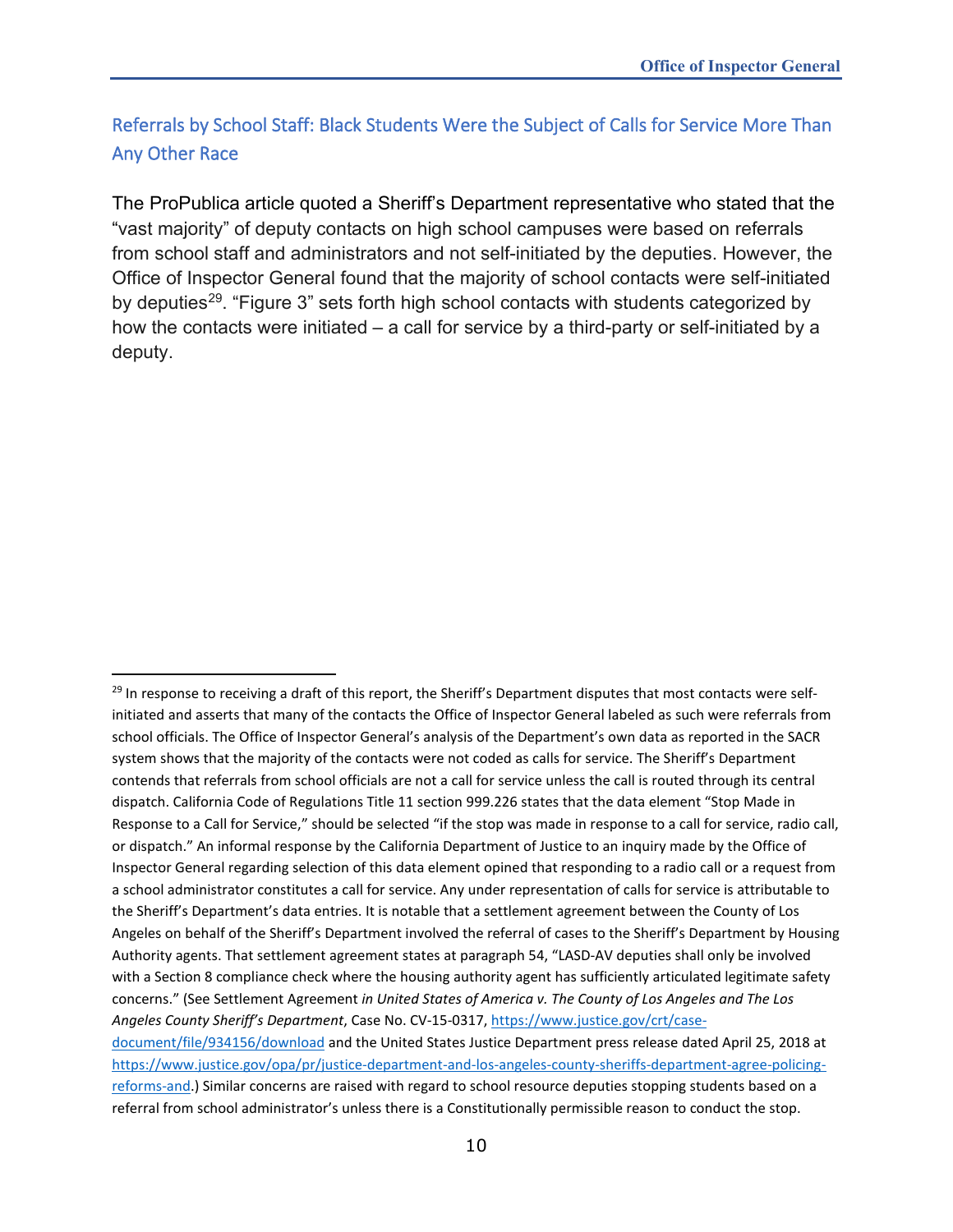

Of the 359 school contacts analyzed, a total of 103 contacts were initiated as a call for service and 256 contacts were the result of a self-initiated action by deputies.<sup>[30](#page-12-1)</sup> Deputy contacts of Black students resulted from 64 calls for service and 177 self-initiated actions by deputies. Deputy contacts of Hispanic students resulted from 30 calls for service and 62 self-initiated actions by deputies. Deputy contacts of White students resulted from 4 calls for service and 4 self-initiated actions by deputies. The majority of Sheriff's Department contacts with all students occurred as the result of self-initiated actions by deputies. Moreover, deputies conducted self-initiated contacts with Black students at a rate greater than any other racial group.

#### <span id="page-12-0"></span>Contacts of High School Aged Youths Outside of School

The number of student contacts by Lancaster Station deputies may have been influenced by the actions of school administrators who called upon deputies to deal with student incidents. To assess the potential influence of this issue on deputy contact totals, the Office of Inspector General examined deputy contacts with high school age persons that occurred outside of school (258 contacts)<sup>[31](#page-12-2)</sup> and compared them to the number of contacts that occurred within the high schools we reviewed (359 in-school

<span id="page-12-1"></span><sup>&</sup>lt;sup>30</sup> In the SACR dataset, there is a column to indicate if the contact was a call for service. This field is completed with either a "TRUE" or "FALSE" indicator. For the purposes of this analysis, a "TRUE" indicator was counted as a call for service and a "FALSE" indicator was counted as a self-initiated contact.

<span id="page-12-2"></span><sup>&</sup>lt;sup>31</sup> The outside-of-school contacts used in this analysis consisted of incidents where deputies indicated that the reason for the contact was due to a "reasonable suspicion that the person was engaged in criminal activity." As such, these outside-of-school contacts would then be comparable to the "reasonable suspicion" contacts we analyzed which were conducted in the high schools.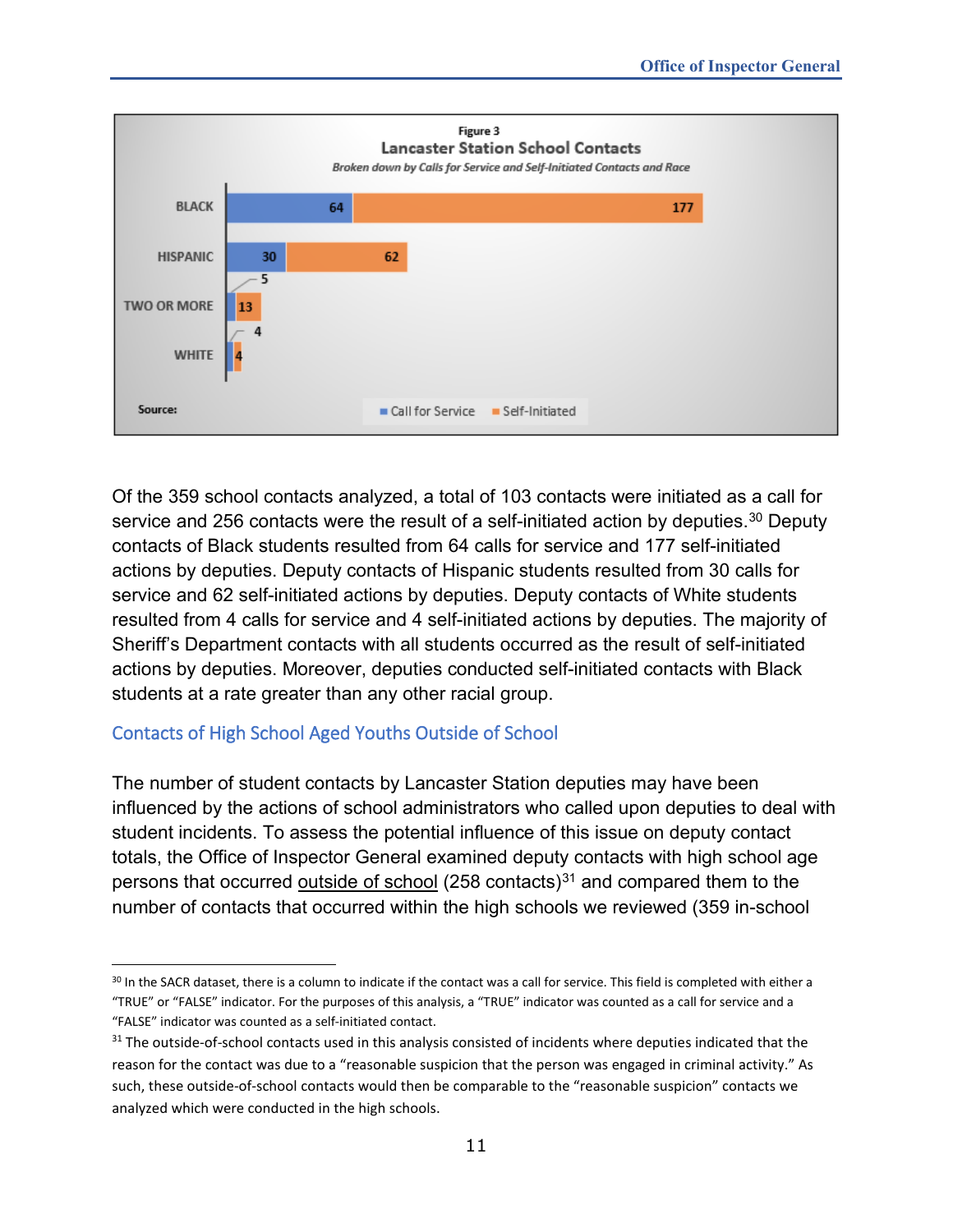

contacts). "Figure 4" below shows that comparison of the two types of contacts (inside versus outside of high schools):

When we compared "in-school" versus "outside of school" contacts, we found that high school aged Black youth had fewer contacts with deputies outside of school, with 148 contacts occurring outside school and 241 contacts occurring in school. The same is true for Hispanics, who were contacted 74 times outside school and 92 times in a school. Notably, Whites were contacted over three times more outside of school than they were in school with 31 and 8 contacts respectively.

Contacts within schools are generally limited to school hours on school days, while contacts outside of school can occur at any time, including nights and weekends. Given that the opportunity to contact students during school hours is limited, one might expect that in-school contacts would be fewer than outside of school contacts; however, we found the opposite to be true.

Notably, Black students were contacted by LASD deputies in school at a much higher rate than they were contacted outside of a school. This disparity suggests that the actions of school administrators may have an effect on the observed racial disparities of in-school contacts by deputies.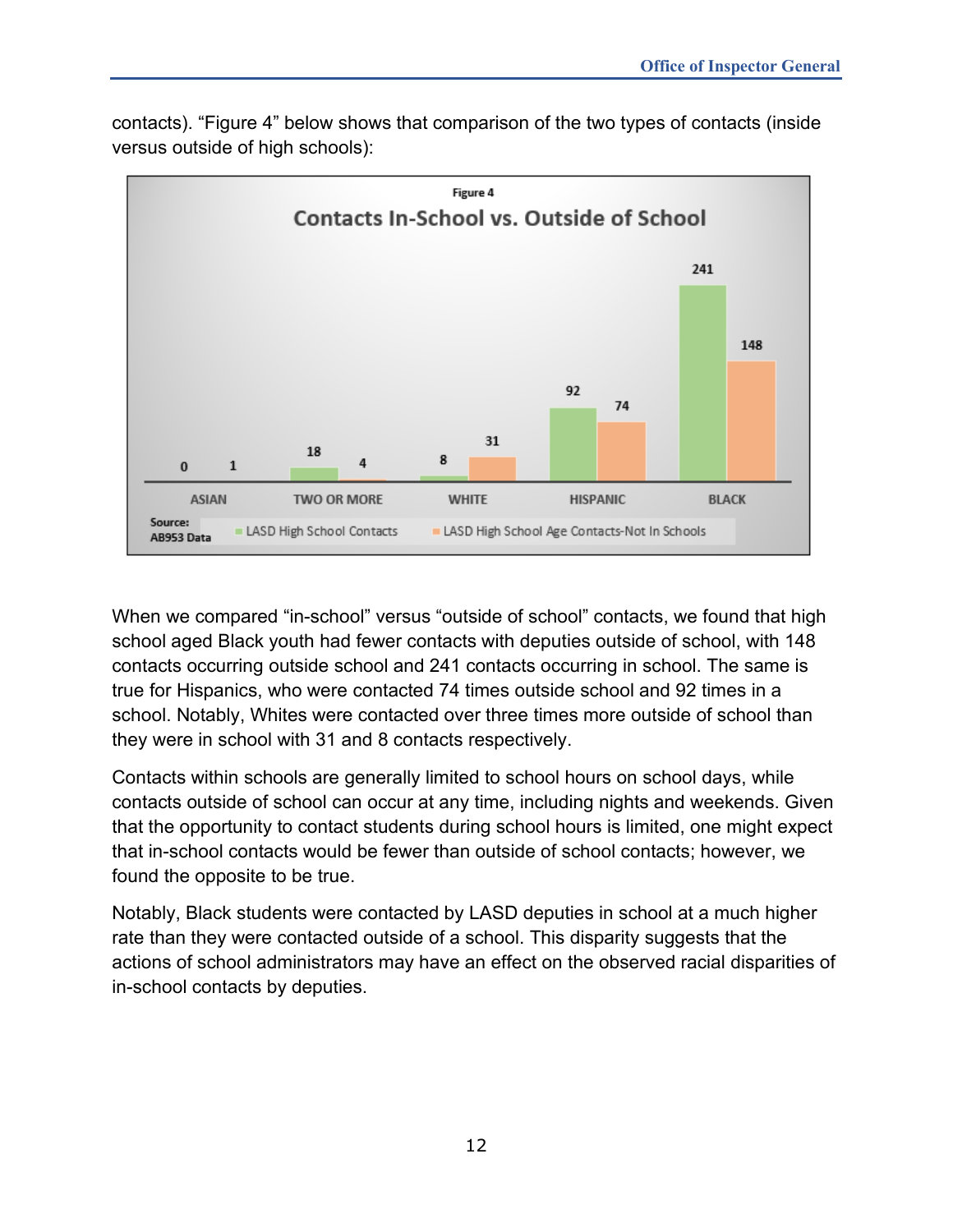# <span id="page-14-0"></span>**SCHOOL DISCIPLINE**

The ProPublica article alleged that Black students in Lancaster high schools were given harsher discipline in comparison to similar cases involving White students. Additionally, the ProPublica article reported the suspension rate for Black students was over three times the rate for White students and much higher than the statewide rate for all high school students.

<span id="page-14-1"></span>Suspensions vs. Percentage of Population: Black Students Were Suspended at Disproportionately Higher Rates Than Their Percentage of the School Population

During the 2019-2020 school year, there were a total of 23,443 students enrolled at the high schools we reviewed, of those, the Office of Inspector General identified 1,799 suspensions. Black students made up 54.1 percent of those suspensions while making up only 17.9 percent of the population of those schools. Suspensions of Hispanic and White students were significantly lower than their share of school's population. Hispanic students made up 38.6 percent of the suspensions while representing 64.3 percent of the population. White students made up only 4.7 percent of the suspensions while representing 10.8 percent of the population.

"Figure 5" below compares the overall suspension percentages to the racial demographics of the high schools analyzed in this report.



Black students were suspended at disproportionately higher rates than their percentage of the school population. This finding is consistent with the assertions in the ProPublica article.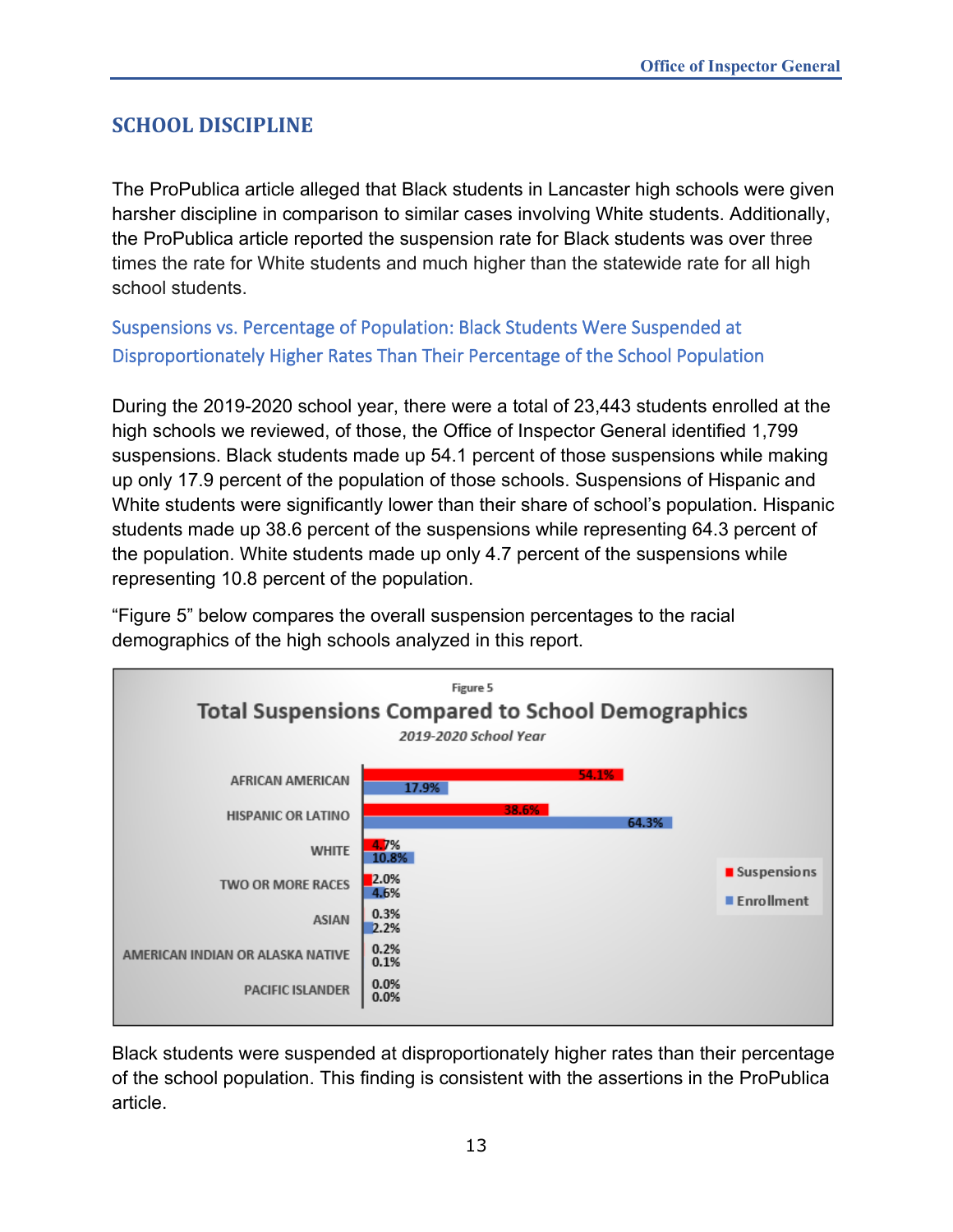<span id="page-15-0"></span>Suspensions Rates by Race: Black Students Were Suspended at Far Higher Rates Than Other Races

Black students were also suspended at far higher rates than Hispanic and White students as shown in "Figure 6" below:



To put the above chart in perspective, approximately 1 out of every 7 Black students (15.3%) in the high schools reviewed in this report have been suspended. In comparison, 1 out of every 29 Hispanic students (3.5%) and 1 out of every 41 White students (2.4%) were suspended.<sup>[32](#page-15-1)</sup>

Black students have a much lower statewide suspension rate at 6.8 percent (1 of 14), while Hispanic and White statewide suspension rates were 2.5 percent (1 of 40) and 2.0 percent (1 of 50), respectively.

Black students enrolled in high schools patrolled by Lancaster Station deputies constituted the majority of all suspensions for the 2019-2020 school year and their suspension rates far exceeded those of Hispanic and White students. Additionally, the suspension rates for Black students were over twice the statewide averages. This finding is consistent with the assertions in the ProPublica article.

<span id="page-15-1"></span> $32$  Suspension rates are calculated by dividing unique suspensions by the total enrollment of each group. Unique suspensions account for individual suspensions disregarding multiple suspensions for the same individual.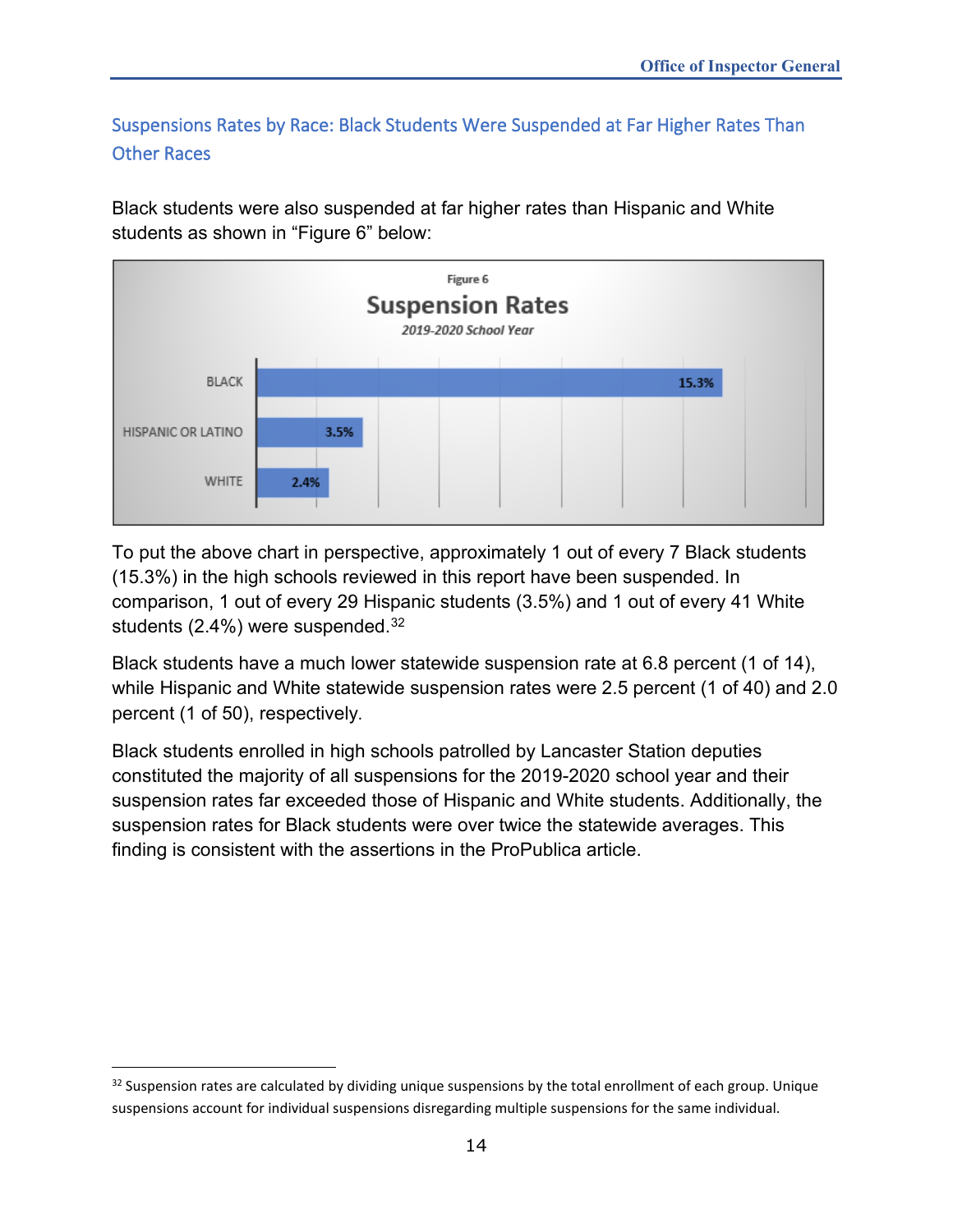<span id="page-16-0"></span>Total Expulsions by Race: Black Students Were Expelled at Disproportionately Higher Rates Than Their Percentage of the School Population

Expulsions represent the most severe form of discipline that can be imposed on a student and are therefore not as common as suspensions. However, here again, we observed that Black students were expelled at disproportionately higher rates. See "Figure 7" below:



During the 2019-2020 school year, there were 30 expulsions of which 46.7 percent (14 of 30) involved the expulsion of a Black student, 46.7 percent (14 of 30) of a Hispanic student, 3.3 percent (1 of 30) involved a student of mixed race, and 3.3 percent (1 of 30) involved a White student.

Black students were expelled at a disproportionately higher rate when compared to their percentage of the high school population (46.7% of expulsions vs. 17.9% of school population). This finding is consistent with the assertions in the ProPublica article.

## <span id="page-16-1"></span>**CONCLUSION**

The Office of Inspector General's review of data for the 2019-2020 school year confirms the assertions in the ProPublica article that Black high school aged youth in Lancaster were contacted by law enforcement, arrested, cited, suspended, and expelled at disproportionately higher rates than other racial groups. Moreover, given the accuracy issues affecting the SACR system, any findings based upon this review of SACR data likely understates the issues identified in this report.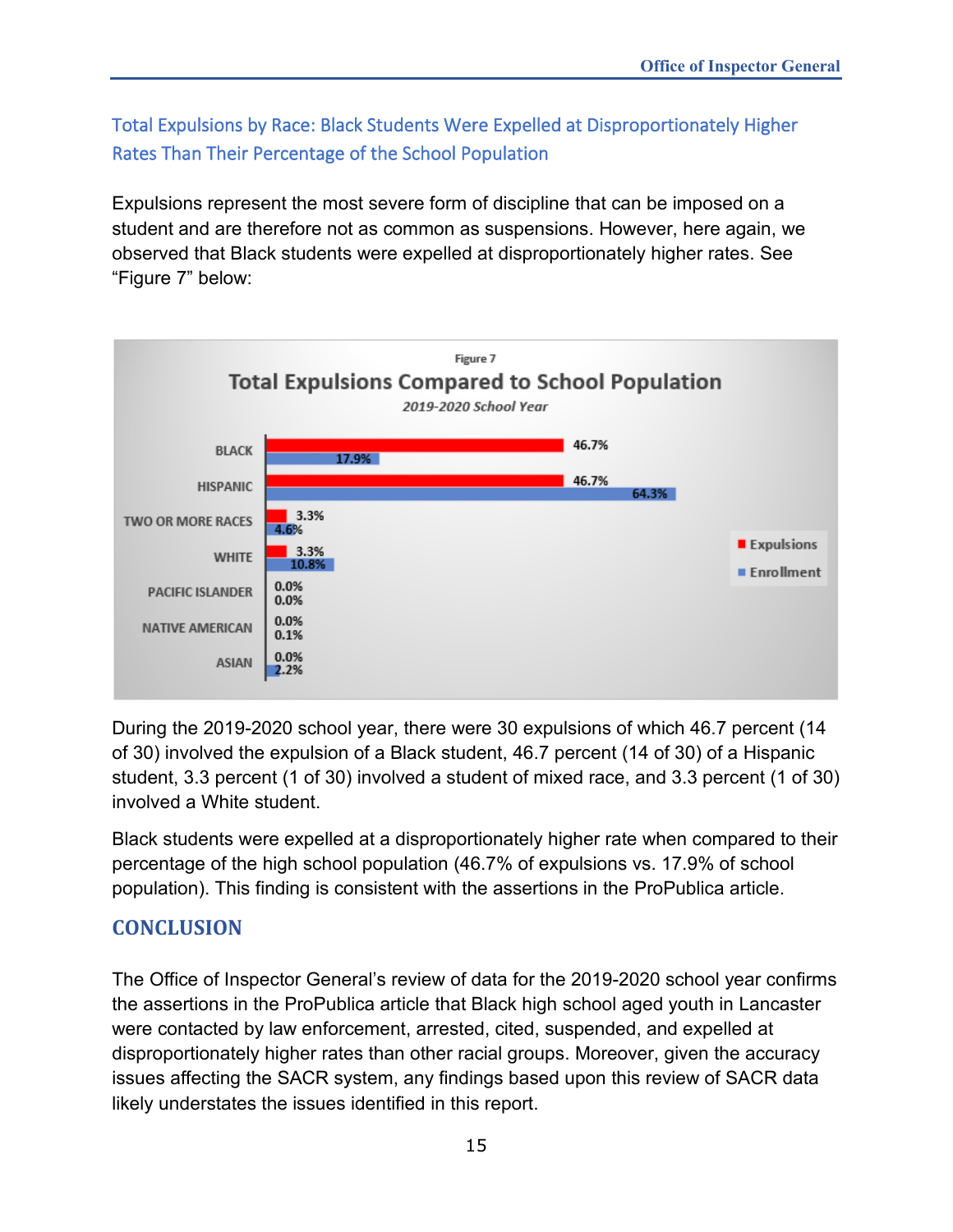These findings are especially troubling given that in 2013, the U.S. Department of Justice found that Sheriff's Department's Lancaster and Palmdale stations had engaged in a pattern and practice of conducting stops, searches, and seizures that were unreasonable and in violation of the Constitution and federal law. This resulted in a federal settlement agreement mandating Sheriff's Department reforms as well as oversight by a Federal Monitor.<sup>[33](#page-17-0)</sup> Seven years later, the Office of Inspector General's review of Sheriff's Department data from 2019-2020 shows that Black people still are disproportionately contacted by Lancaster Station deputies when compared to their percentage of the population in the City of Lancaster. Black people accounted for 43.4 percent of all contacts by Lancaster Station deputies while making up only 20.5 percent of the population of Lancaster.

It must be stressed that the number of contacts of Black people alone does not necessarily indicate a racial bias. However, this trend was also observed amongst Black youth contacted in and around Lancaster high schools. Our review found that Black high school aged youth were contacted by Sheriff's Deputies more than any other race group at or around Lancaster high schools. For the 2019-2020 school year, Black high school aged youth made up only 17.9 percent of total student enrollment, but they comprised over 66 percent of the contacts made by Lancaster Station deputies. Black youth were also cited and arrested at disproportionately higher rates than other race groups.

The ProPublica article also alleged disparate treatment of Black students in Lancaster High Schools for discipline related issues. The article alleged that Black students were more frequently referred to law enforcement than other students. The Office of Inspector General's review confirmed that Lancaster Station deputies responded to calls for service involving Black students more than any other racial group in and around the high schools reviewed in this report. The ProPublica article also quoted a Sheriff's Department representative who stated that the "vast majority" of deputy contacts on high school campuses were based on referrals from school staff and administrators and not self-initiated by the deputies. Contrary to this assertion, the Office of Inspector General's review found over 71 percent of deputy contacts (256 of 359) originated from self-initiated contacts by deputies. We also found that Black youth constituted the majority of contacts across all racial groups.

To determine whether the number of school contacts by Lancaster Station deputies with Black students was influenced by referrals from school administrators, the Office of Inspector General examined deputy contacts with high school age persons that

<span id="page-17-0"></span><sup>33</sup> See, *Monitoring of the Antelope Valley Settlement Agreement* at [http://antelopevalleysettlementmonitoring.info/.](http://antelopevalleysettlementmonitoring.info/)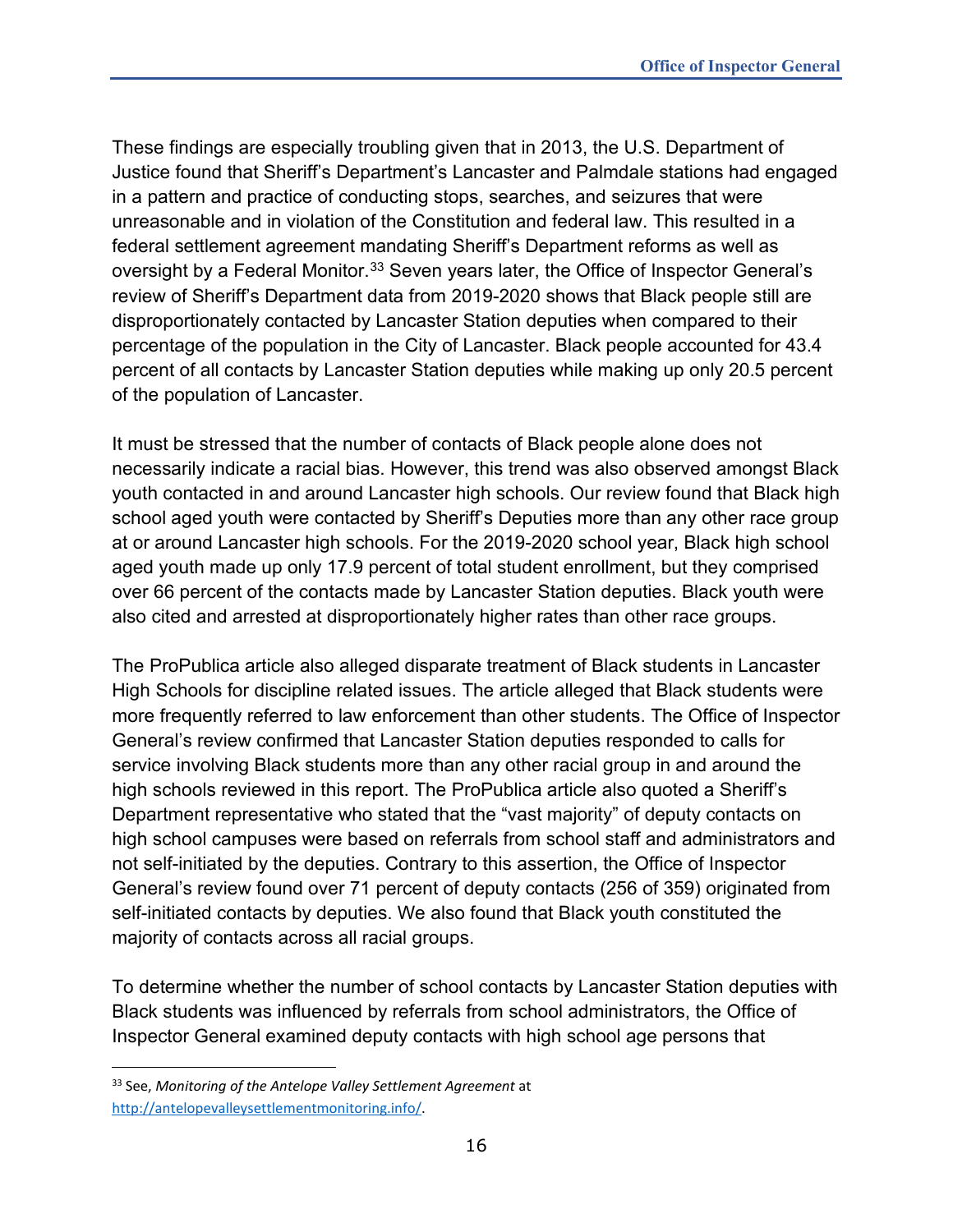occurred outside of a school location. We found that high school aged Black youth had fewer contacts with deputies outside of school. Conversely, White youth were contacted by Sheriff's Department deputies over three times more outside of school than they were in school. In addition, the Office of Inspector General found that Black students were suspended and expelled by school administrators at disproportionately higher rates than other racial groups. These findings indicate a need for an analysis of the process used by Lancaster high school staff to refer in school student incidents for handling by deputies.

All stakeholders in Lancaster and throughout the County of Los Angeles must appreciate that law enforcement contacts can have serious and life-altering effects on a child. An ever-expanding volume of scholarly literature has documented the negative social, economic, and health impacts of youth contacts with the criminal justice system. [34](#page-18-0) A key aspect of the Office of Inspector General's role in Sheriff's Department oversight is to ensure that deputies respect the rights of youth, follow the law, and utilize best practices in their tactics and training to ensure that such contacts are appropriate and lawful.

The Los Angeles County Board of Supervisors (Board) acted on some of the issues discussed in this report. On June 8, 2021, the Board passed a motion entitled *Strengthening Oversight of School Law Enforcement Services* (Motion).[35](#page-18-1) Pursuant to this motion, the Inspector General now has the power to review and approve each amendment to the contract(s) between the Sheriff's Department and school districts for the provision of on-campus police services prior to the execution of those contract amendments. The Motion further instructs the Director of the Office of Diversion and Reentry, in collaboration with County, school district and community stakeholders, to report back in writing on the existing support and community interventions currently implemented throughout school districts within the County that eliminate or reduce the need for law enforcement intervention. This work is on-going with the full support of the Office of Inspector General.

<span id="page-18-0"></span><sup>34</sup> Kirk, David S., and Sampson, Robert J. (2013). "Juvenile Arrest & Collateral Educational Damage in the Transition to Adulthood." Sociology of Education 86(1) (December 19): 36-62; Gatti, U., Tremblay, R. E., & Vitaro, F. (2009). Iatrogenic effect of juvenile justice. Journal of Child Psychology & Psychiatry, 50, 991–998; Seigle, E.,Walsh, N., & Weber, J. (2014). Core principles for reducing recidivism and improving other outcomes for youth in the juvenile justice system. New York: Council of State Governments Justice Center; Farn, Amber. (2018). "Improving Outcomes for Justice-Involved Youth Through Evidence-Based Decision Making and Diversion." Center for Justice Reform, Georgetown University.

<span id="page-18-1"></span><sup>35</sup> See Motion at [http://file.lacounty.gov/SDSInter/bos/supdocs/158962.pdf.](http://file.lacounty.gov/SDSInter/bos/supdocs/158962.pdf)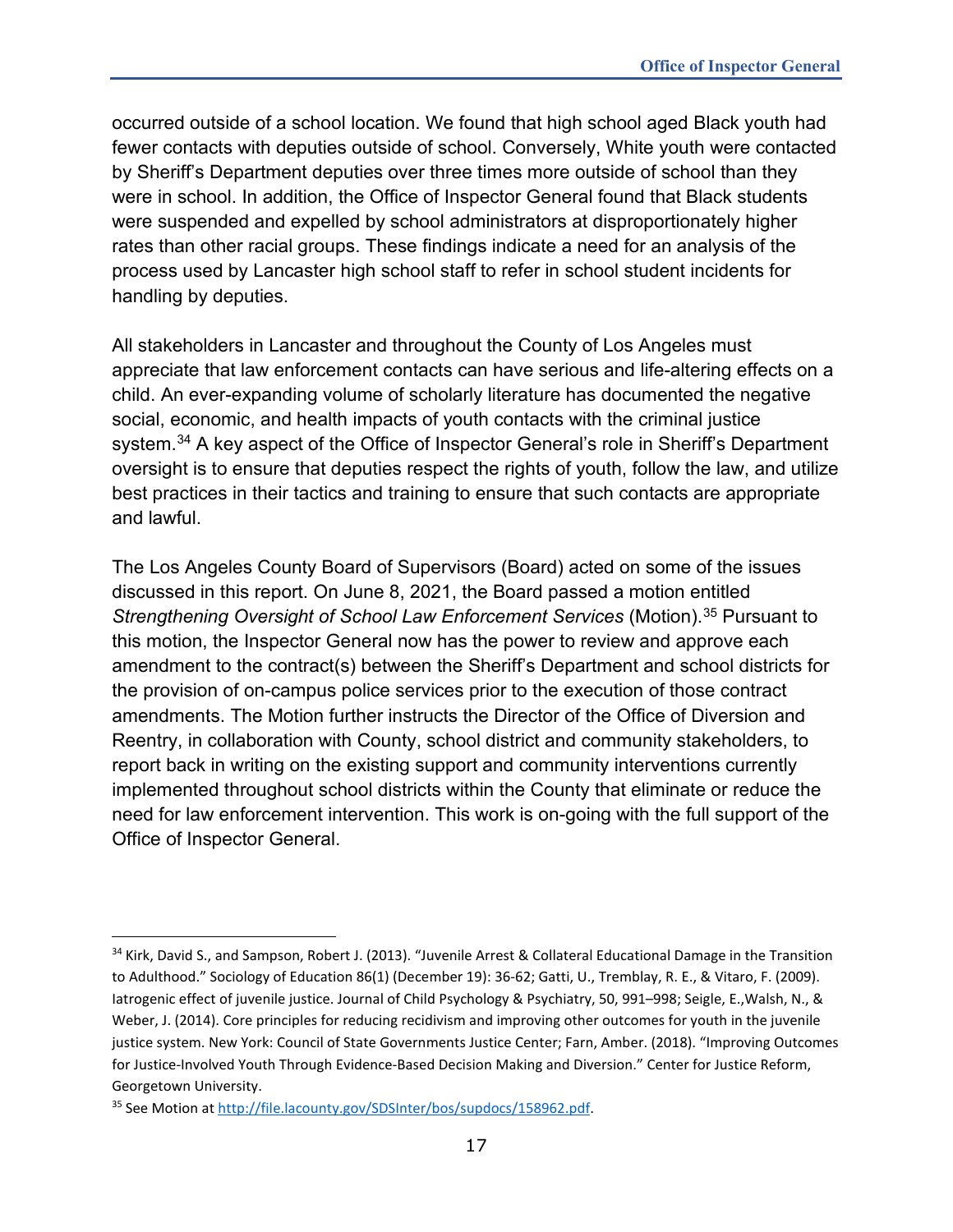The Office of Inspector General sets forth the following recommendations aimed at increasing the transparency, accuracy, and efficacy of oversight of School Resource Deputies and the safety of community youth.

#### <span id="page-19-0"></span>IDENTIFYING MECHANISMS FOR REFORM AND RECOMMENDATIONS

- 1. The Sheriff's Department should comply with Government Code section 25303.7 and Penal Code section 13510.8(8) and provide unimpeded access to government records and personnel to permit this office to discharge its monitoring and investigative duties.
- 2. The Sheriff's Department should provide the Office of Inspector General with viewing access to all body-worn camera videos and amend its audit policy to provide the Office of Inspector General with unrestricted viewing access. [\(See](https://assets-us-01.kc-usercontent.com/0234f496-d2b7-00b6-17a4-b43e949b70a2/13d916da-eb46-47f2-9d85-aeeb9f3bd8de/2019-00366BWC4thReportBack_Final.pdf)  Office of Inspector General's [Fourth Report Back on Implementing Body-Worn](https://assets-us-01.kc-usercontent.com/0234f496-d2b7-00b6-17a4-b43e949b70a2/13d916da-eb46-47f2-9d85-aeeb9f3bd8de/2019-00366BWC4thReportBack_Final.pdf)  [Cameras in Los Angeles County dated March 22, 2021](https://assets-us-01.kc-usercontent.com/0234f496-d2b7-00b6-17a4-b43e949b70a2/13d916da-eb46-47f2-9d85-aeeb9f3bd8de/2019-00366BWC4thReportBack_Final.pdf) for recommendation as to auditing by the Office of Inspector General.)
- 3. The Board has taken steps to ensure that School Resource Deputy services enhance school safety and security, avoid over-criminalization, and support schools in their efforts to improve student well-being and enhance academic achievement. The Board has put in place County infrastructure and implemented alternative strategies via programs like the Department of Mental Health's School Threat Assessment Response Team and the Division of Youth Development and Diversion (YDD) under the Office of Diversion and Reentry to improve the safety and well-being of youth on school campuses.<sup>[36](#page-19-1)</sup>

The Board has also noted that comprehensive school-based programming like those facilitated by Social Justice Learning Institute, California Conference for Equality and Justice, and the Brotherhood Crusade Bloom Initiative have demonstrated the value of providing youth with targeted academic, professional, social, emotional, and cultural development opportunities.<sup>[37](#page-19-2)</sup>

In many instances, Sheriff's Department deputies are the County's first point of contact with at-risk youth or youth in crisis. As part of the Sheriff's Department's School Resource Deputy forty-hour training program, deputies are trained in their roles as informal counselors to youth and their ability to work with YDD and Community Based Organizations (CBOs) to divert qualifying youth away from the criminal process and into wholistic programming aimed at preventing recidivism.

<span id="page-19-1"></span> $36$  Ibid.

<span id="page-19-2"></span> $37$  Id.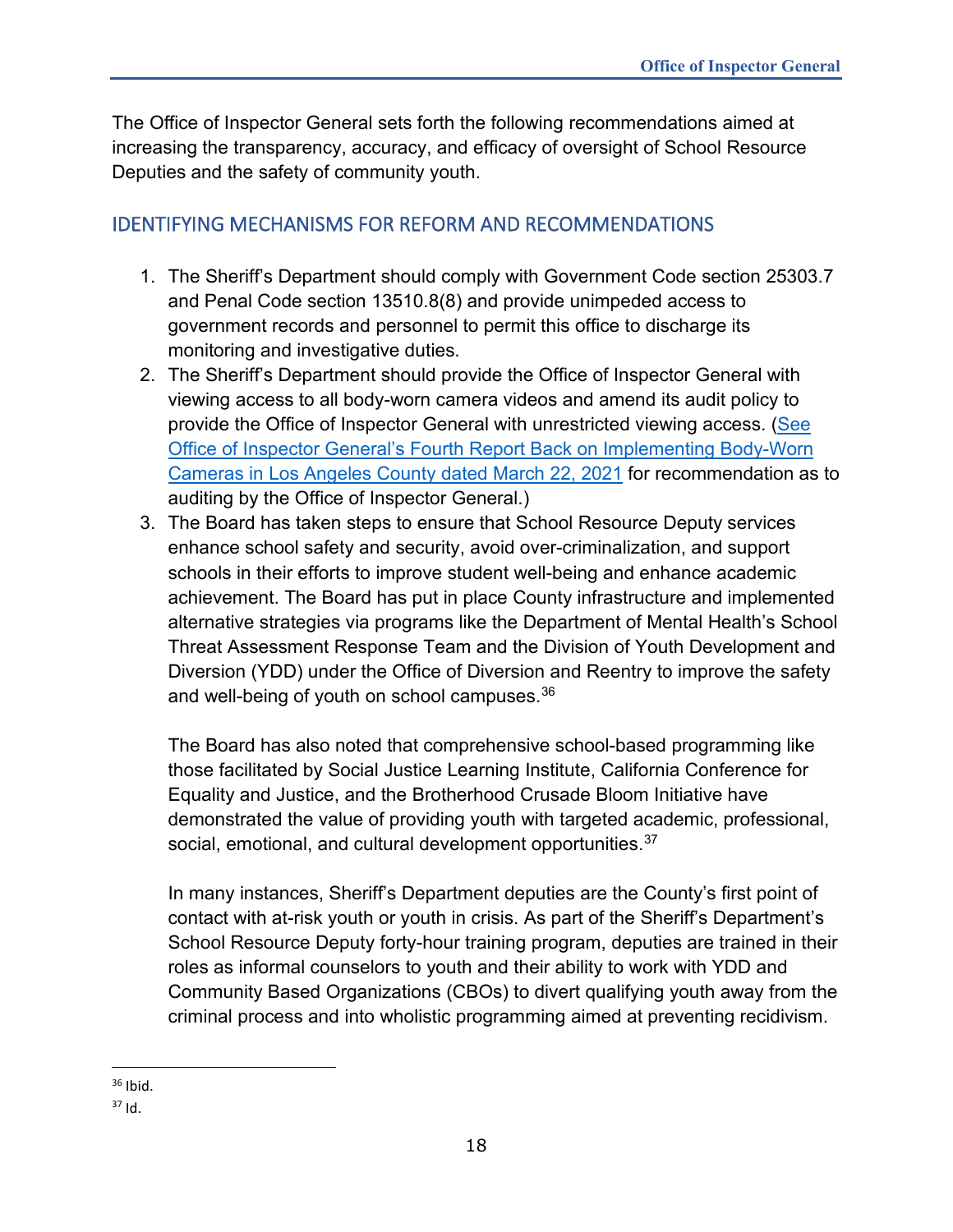- a. The Sheriff's Department should work with its County partners and CBO stakeholders to expand its training curriculum to educate all patrol-related deputies on their opportunity to act as informal counselors and gateways for at-risk youth to non-criminal County services. This training should be refreshed on a regular basis.
- b. To reduce the potential race disparities in the process of referring incidents to School Resource Deputies, the Sheriff's Department should work with its County partners and CBO stakeholders to formulate standardized referral guidelines with school administrators.
- 4. The June 8, 2021, Motion also requires that the county's Chief Executive Officer (CEO) and Director of Office of Diversion and Reentry (ODR) report back in writing with a proposed set of quarterly data points and a plan to collect and publish data relating to Sheriff's Department contacts with youth.<sup>[38](#page-20-0)</sup>
	- a. One of the main sources of data for Sheriff's Department contacts with youth is the SACR system. However, the Office of Inspector General has found that the SACR system suffers from significant accuracy issues. Therefore, the Sheriff's Department should implement the recommendations set forth in the Office of Inspector General's report entitled *[The Sheriff's Department's Underreporting of Civilian Stop Data to](https://assets-us-01.kc-usercontent.com/0234f496-d2b7-00b6-17a4-b43e949b70a2/ee467145-85c7-450c-a739-93e1f1d79f78/The%20Sheriff%E2%80%99s%20Department%E2%80%99s%20Underreporting%20of%20Civilian%20Stop%20Data%20to%20the%20California%20Attorney%20General.pdf.)  [the California Attorney General](https://assets-us-01.kc-usercontent.com/0234f496-d2b7-00b6-17a4-b43e949b70a2/ee467145-85c7-450c-a739-93e1f1d79f78/The%20Sheriff%E2%80%99s%20Department%E2%80%99s%20Underreporting%20of%20Civilian%20Stop%20Data%20to%20the%20California%20Attorney%20General.pdf.)* published June 10, 2022, to improve the accuracy and oversight of the SACR system data.
	- b. Further, publicly available data from the SACR system does not differentiate between School Resource Deputies assigned to a particular high school and patrol deputies policing the area in which a high school is located. Therefore, the Office of Inspector General could not limit this analysis to contacts conducted only by School Resources Deputies.

However, this data is available on the Sheriff's Department's Computer Aided Dispatch System (CAD). The CAD system is the Sheriff's Department's primary data system for tracking patrol-related contacts with the public. As such, the CAD system data is an invaluable source of data points for CEO and ODR review and analysis.

<span id="page-20-0"></span><sup>38</sup> Id.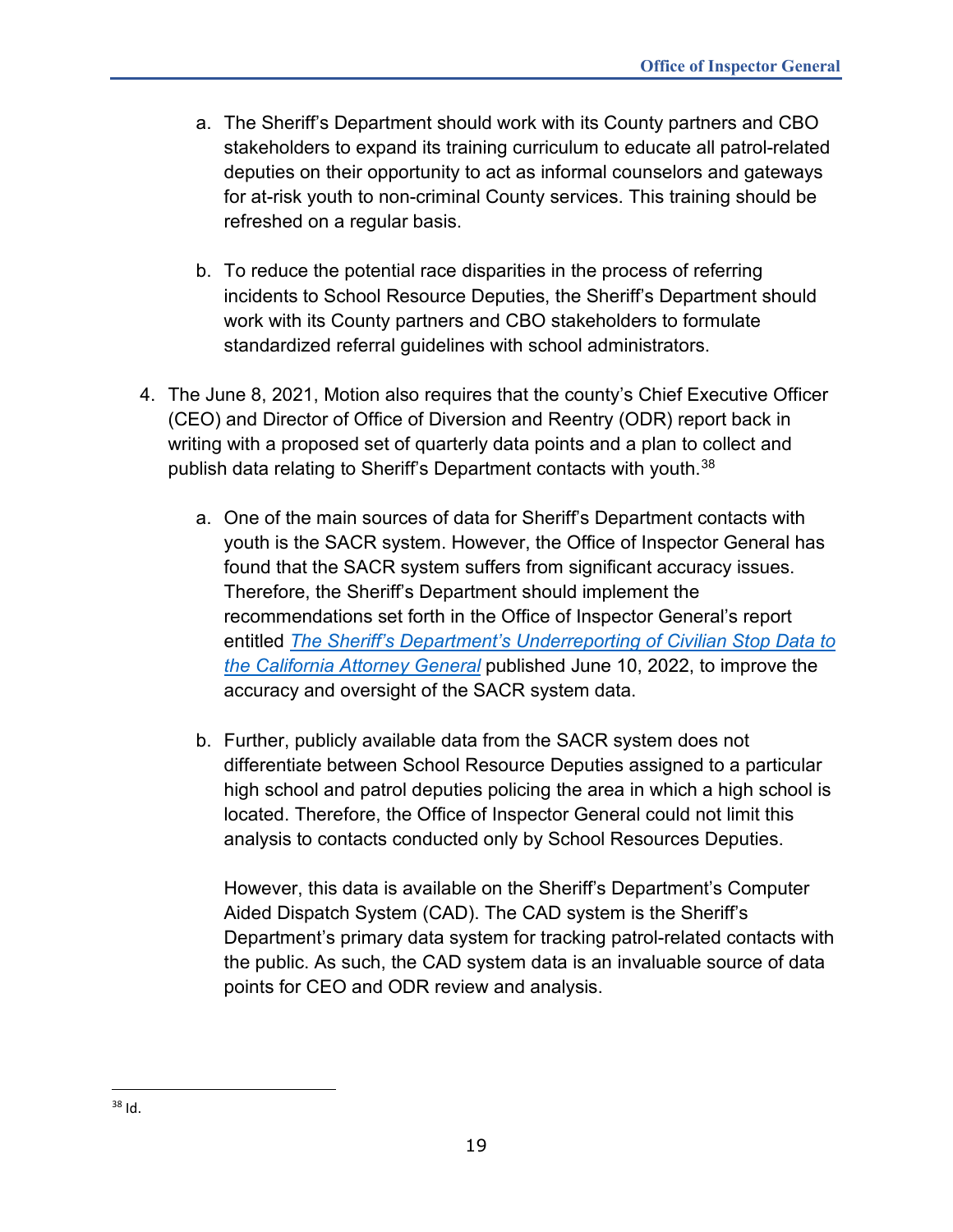The Sheriff's Department should publish CAD system data on all deputy contacts with students including data points listed in the Board's June 8, 2021, Motion with appropriate privacy redactions.

- c. The Sheriff's Department should conduct a quarterly comprehensive audit of data points relating to School Resource Deputy contacts with youth in the CAD system and reconcile those totals with the data reflected in the SACR system to verify SACR system accuracy.
- 5. The Sheriff's Department's Youth Services Unit (YSU) oversees the School Resource Deputy Program. The YSU has established good working relationships with CBO stakeholders and other County partners. The YSU is the primary point of contact and coordination within the Sheriff's Department for youth related issues.

The County has placed a high priority on addressing the needs and ensuring the safety of our youth. In response to this, YSU staffing should be increased to expand the Sheriff's Department's ability to coordinate, cooperate, and collaborate with the Board, Civilian Oversight Commission, CBOs, school districts, other County partners, and individual families within the community.

In addition to the School Resource Officer program, the YSU oversees all Youth Activity Leagues, the Stop Hate and Respect Everyone (SHARE) Tolerance program, Sheriff Explorer programs, and Vital Interventions and the Directional Alternatives program, throughout Los Angeles County. The following programs are integral to serving youths in the community:

- a. The Los Angeles County Sheriff's Department's Youth Activities Leagues (YAL) are long established programs that provide safe spaces for community youth to build self-esteem, self-discipline, and character through athletics. The YAL also helps to create trust and positive ties between the Sheriff's Department and the communities it serves.
- b. The SHARE Tolerance Program is led in a mobile classroom that provides resources designed to educate, inform, and empower community youth by providing them with the essential tools needed to combat hatred, intolerance, bullying, cyberbullying, religious bigotry, as well as other topics affecting youth in their communities.